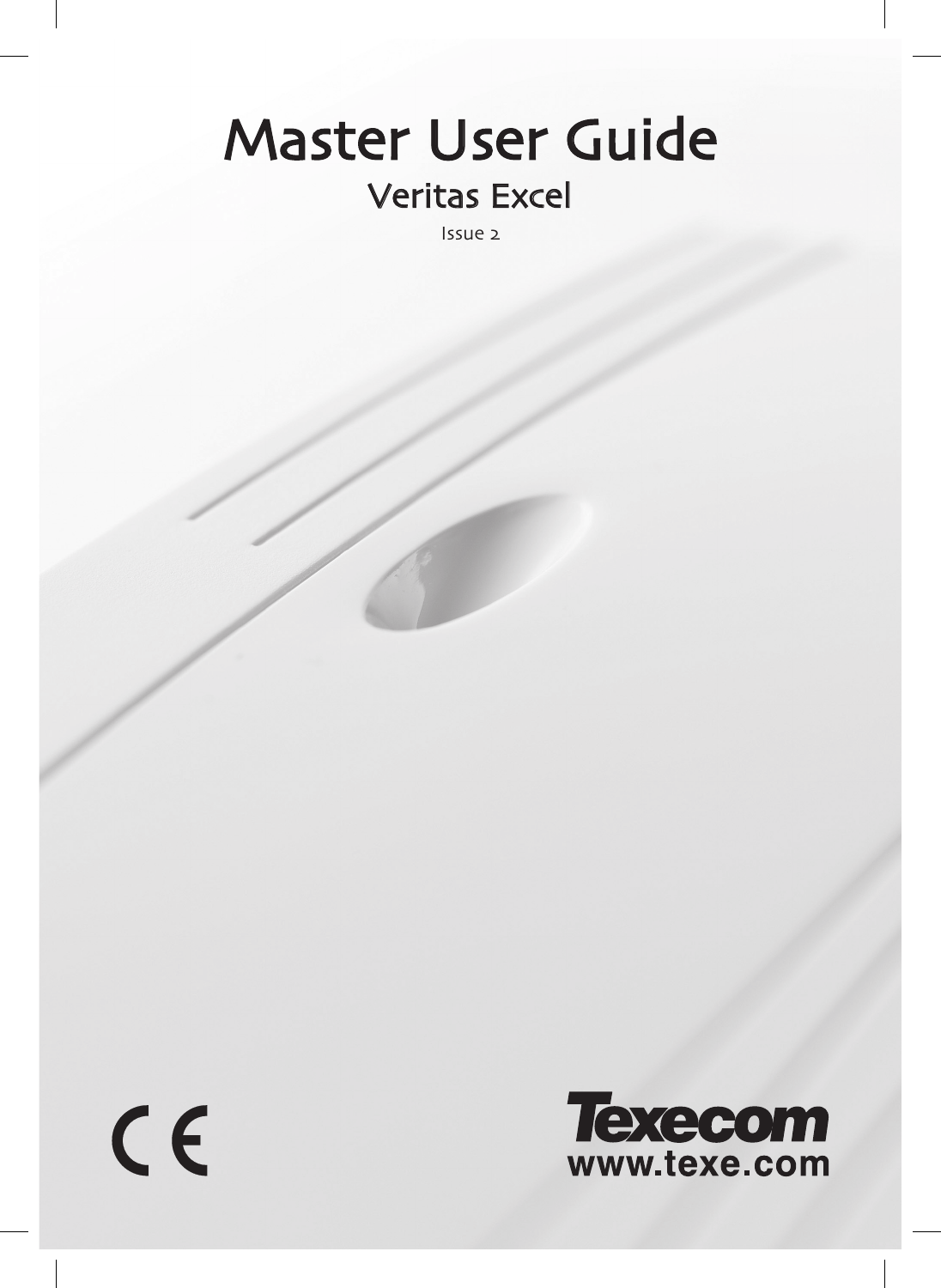# **Contents**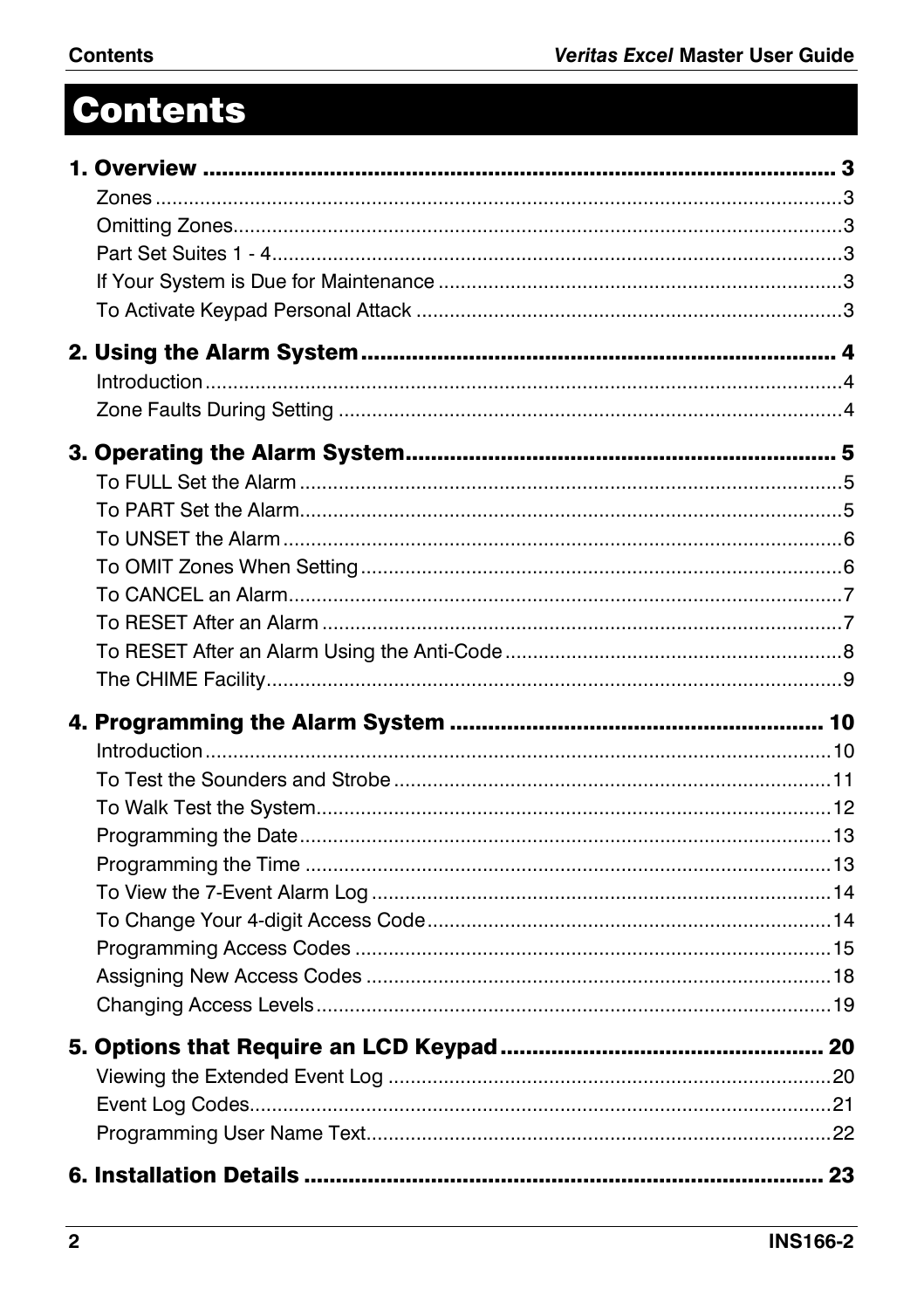# 1. Overview

#### Zones

A 'zone' is part of the premises and may consist of one or more detection devices protecting rooms and access points (e.g. front door, kitchen, downstairs windows, upstairs bedrooms, etc.). When the alarm system is 'full set', all of the zones on the system are monitored.

Your Installer may have programmed up to 10 characters of descriptive text for each zone i.e. Front Door, Hall, Bedroom 1, etc.



! To display the descriptive text associated with a particular zone number, **press and hold the corresponding key i.e.**  $(3)$ , the display should look something like this:

| ≤one<br>tchen |  |
|---------------|--|
|---------------|--|

Text can only be viewed when using an LCD keypad.



### Omitting Zones

In certain situations (because of an open window or a pet) the need to set the system with a particular zone excluded (omitted) may arise. Zones can be omitted individually when setting the system (see page 6 for details).

#### Part Set Suites 1 - 4

The alarm system also supports up to four Part Set Suites (programmed by the Installer). The Part Set Suites can be used to automatically omit predefined groups of zones when setting the system i.e. Part Set Suite 1 could be used to omit zones upstairs so that the alarm can still be set downstairs at night (see page 5 for details).

#### If Your System is Due for Maintenance

The system has a service timer, which can be programmed by the Installer to give a reminder when maintenance is due. The reminder can be either turning Chime on or preventing the system from being set.



! If the service timer turns Chime on, it can be turned off again manually (see page 9 for details). In either case contact your alarm company.

#### To Activate Keypad Personal Attack

The system has the ability to activate a Personal Attack Alarm from the keypad. This is done by pressing  $(3_{\ast})$  and  $(9_{\ast})$  together. To cancel the alarm, simply enter your 4digit Access code.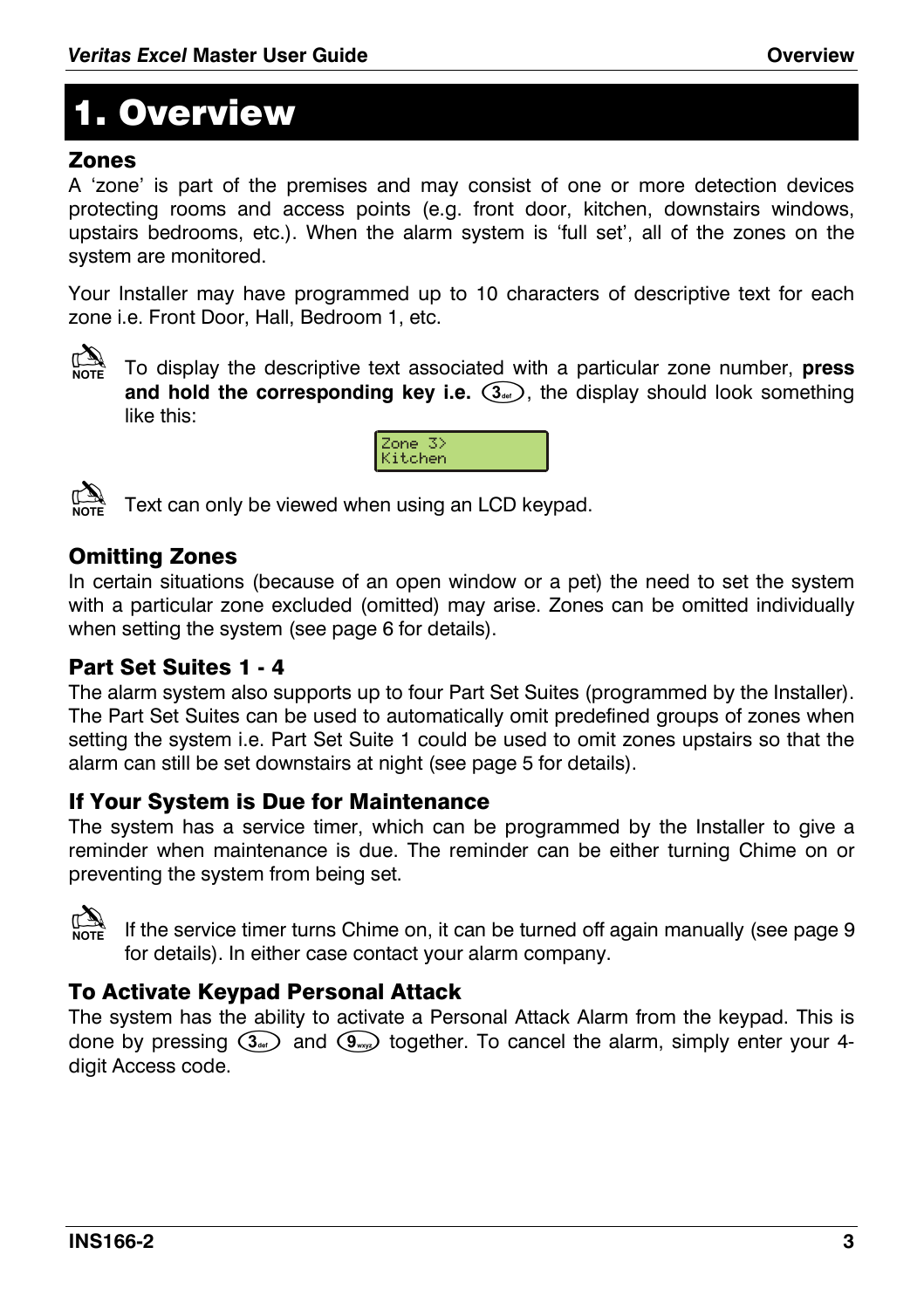# 2. Using the Alarm System

#### **Introduction**

The display will normally show the date & time (LCD keypad) or the Unset light:





The top line of the LCD kevpad display can be programmed by your Installer.

When a valid 4-digit Access code is entered  $(2)(2)(2)$ , the display will look like this:





If no keys are pressed, the display will revert back to normal after 16 seconds.

# **Zone Faults During Setting**

If an attempt is made to set the system with any zones 'open' (e.g. door ajar, open window, etc.) the display will show the numbers of the open zones. The control panel will also sound a repeating series of bleeps corresponding to the open zone number (i.e. Zone 1 bleeps once, Zone 2 bleeps twice, etc.).

If more than one zone is open, the bleeps will correspond to the highest zone number (i.e. if Zone 2 and 5 are open, the control panel will bleep 5 times). The display will look something like this:







To display the descriptive text associated with a particular zone number, press and hold the corresponding key  $(?)$ .

While one or more zones are open, the exit timer is suspended. Open zones that will be closed during exit (e.g. entry zones, like the front door) may be ignored, other open zones should be closed. The exit tone and timer will resume when all zones are closed. If it is necessary to leave a zone open then it must be omitted (see page 6 for details).



If an open zone cannot be closed then it may be 'in fault', if the fault cannot be corrected contact your alarm company.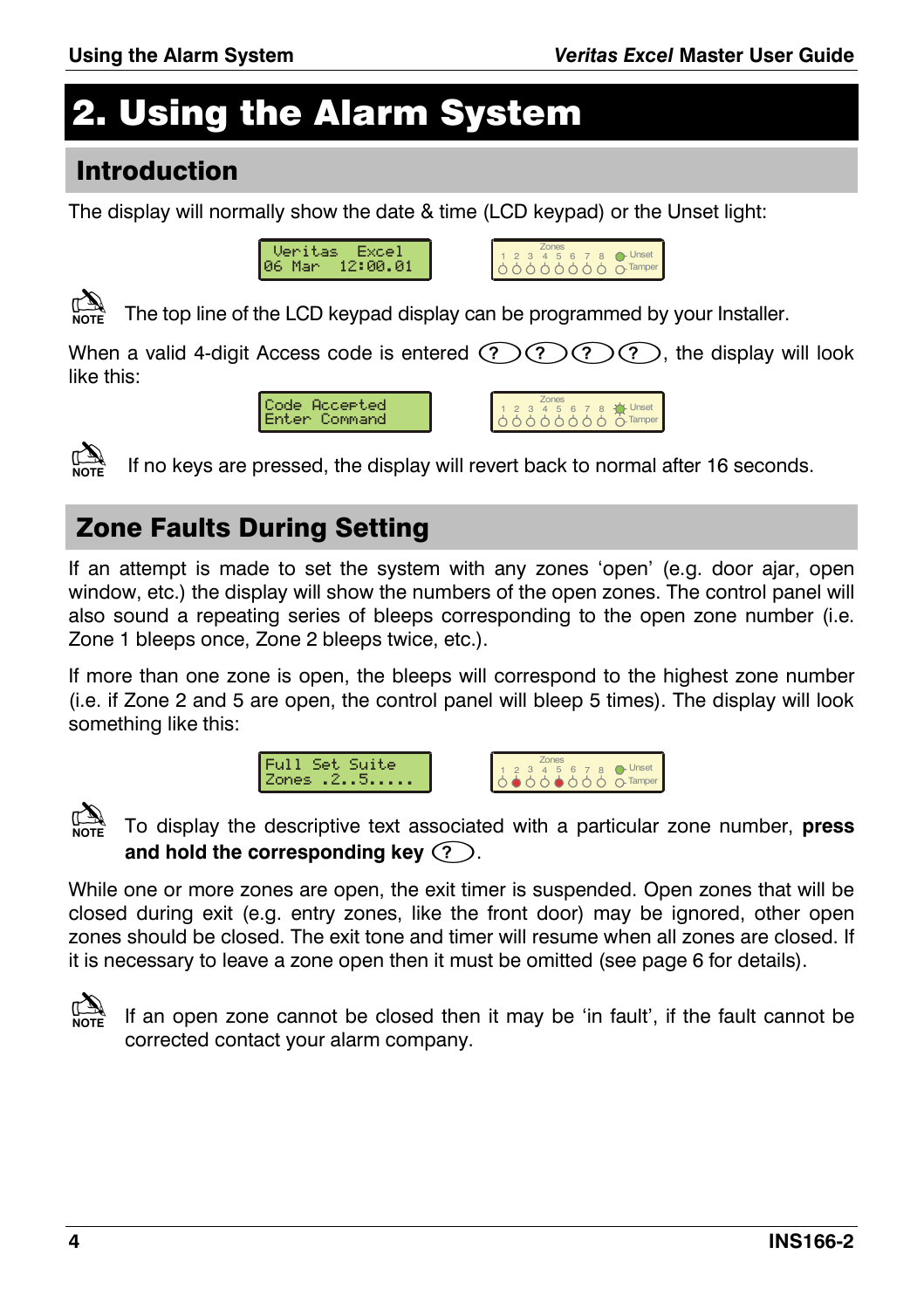$\bullet$  Unset

# 3. Operating the Alarm System

#### **To FULL Set the Alarm**

Ensure that the premises are secure (all doors and windows closed etc).

Enter your 4-digit Access code  $(2)(2)(2)(2)$  and press (Full), the exit tone will sound and the display will look something like this:



Leave the premises, when the system has set the exit tone will stop.



Your Installer may have programmed the system so that it can be set by just pressing (Full), if this is the case then there is no need to enter the 4-digit Access code above.

# **To PART Set the Alarm**

Ensure that the premises are secure (all doors and windows closed etc).

Enter your 4-digit Access code  $(?)(?)(?)$ 

**Press** (1)  $(2_{\infty})$  ( $3_{\infty}$ ) or  $(4_{\infty})$  to select the required Part Set Suite followed by  $(Part)$ i.e.  $(2)$   $($ Part = Part Set Suite 2 selected, the exit tone will sound quietly and the display will look something like this:





Zones being omitted by the Part Set Suite will alternate between the zone number and a ' $\star$ ' (in this case Zones 5, 6 & 7 are the omitted zones).

Zones NOT being omitted by the Part Set Suite are displayed as '.'

Leave the protected area. When the system has set, the exit tone will stop and the display will look something like this for 5 seconds before returning to normal:





Your Installer may have programmed the system so that it can be set by just pressing (Part), if this is the case then there is no need to enter the 4-digit Access code above.

If Part Set Suite 1 is required, it is NOT necessary to press  $(1)$  before pressing  $(Part)$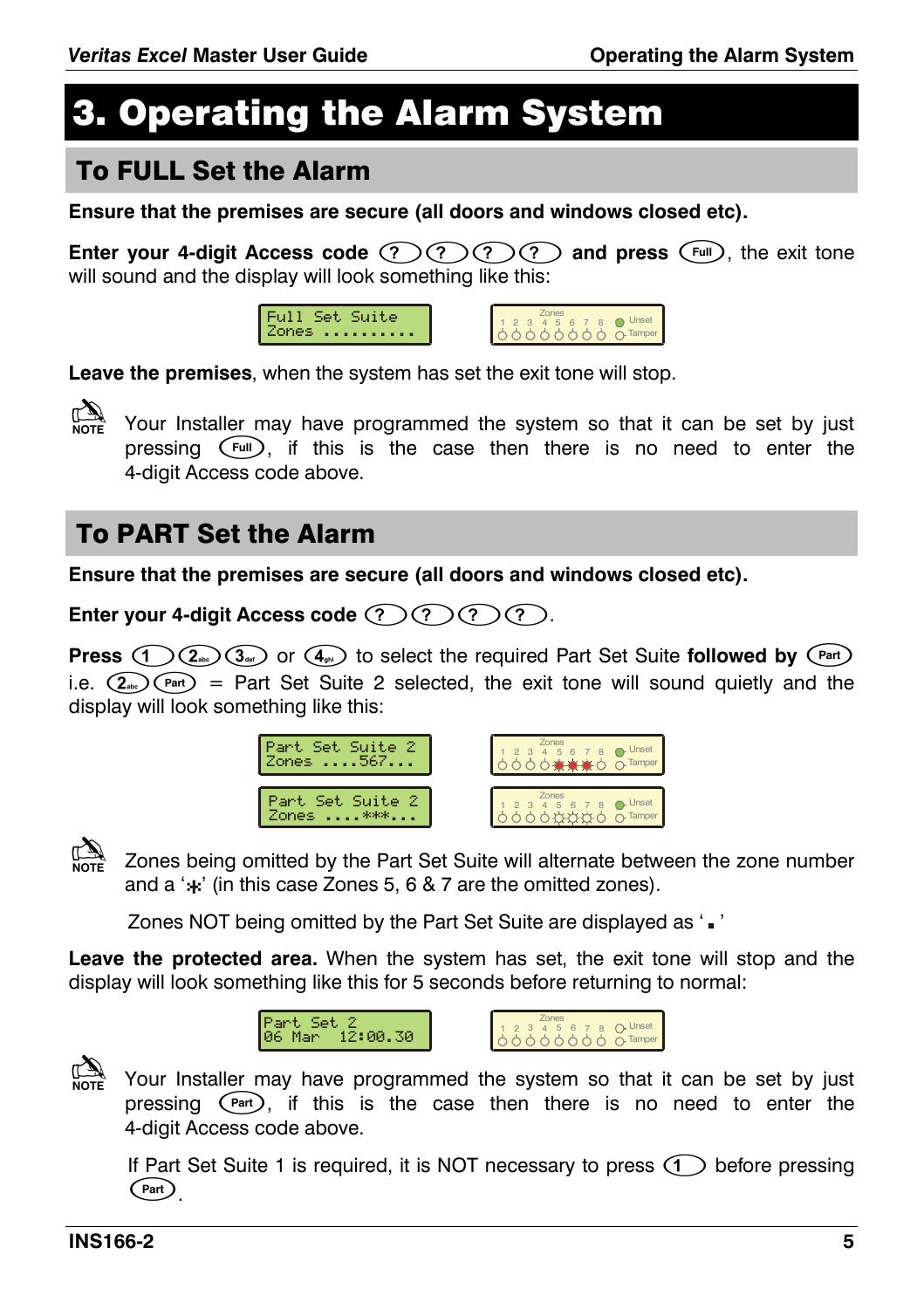## To UNSET the Alarm

**Enter via a designated entry route**, the slow entry tone will start and the display will look like this:

> Please Enter .<br>Your Passcode



**Enter your 4-digit Access code**  $(2)$ **,**  $(2)$ **,**  $(2)$ **, the entry tone will stop and the** display will look like this (after 5 seconds the display will revert to normal):





 $\mathbb{C}\!\!\!\!\!\!\sum_{\text{Norm}}$  During the last 10 seconds of the entry period the entry tone will change from slow to fast.

# To OMIT Zones When Setting

It is possible to exclude (omit) or include individual zones during setting.

**Enter your 4-digit Access code**  $\mathcal{P}(P)$  $\mathcal{P}(P)$ **. Press**  $\mathcal{F}$  **or enter Part Set Suite number**  $\binom{?}{?}$  **and press**  $\binom{Part}{?}$ **. Press**  $\binom{Unit}{?}$ **, the exit tone and exit timer will stop** and the display will look something like this:



 $Full Set = Arm$ Zones 12345678TP



! To display the descriptive text associated with a particular zone number, **press**  and hold the corresponding key  $\textcircled{?}$  (LCD keypad only).

**Press the number key(s)**  $(2)$ **... of the zone(s) to be omitted or included, the display will look something like this:** 





**Press** (Prog.) to complete the omitting procedure, the system will revert back to the exit mode and the exit tone will restart.



Only zones that have been programmed as omittable by the Installer can be omitted.

The system will automatically return to exit mode 16 seconds after the last key is pressed.

If the system has a power fault i.e. a mains failure, this will be indicated by a 'P' on the display or the Unset light flashing.

The system can still be set, by omitting zone number  $(\Omega)$ , unless programmed otherwise by your installer.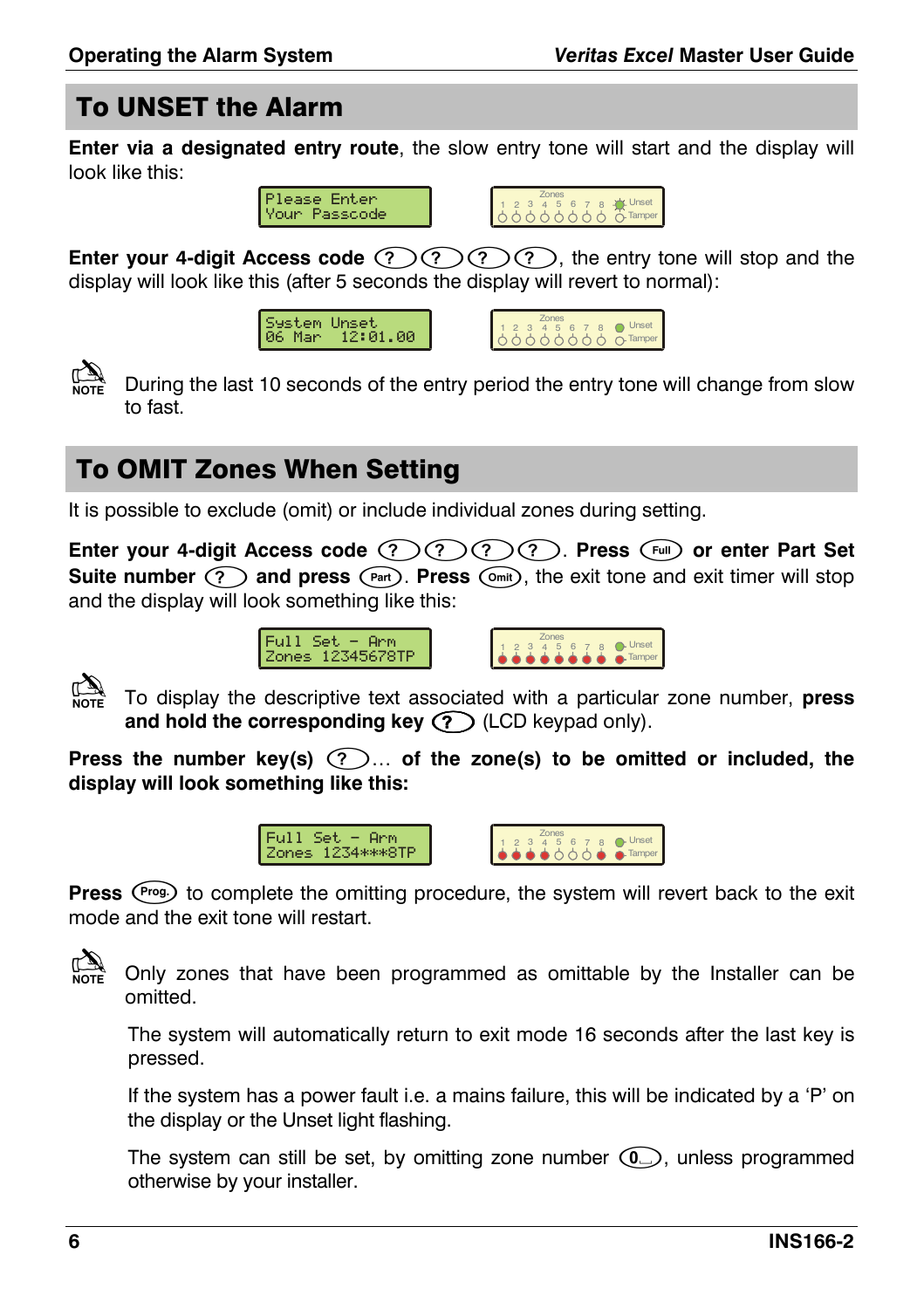#### To CANCEL an Alarm

The display will look like this:





**Enter your 4-digit Access code**  $(2)(2)(2)$ , the internal and external sounders will stop but the external strobe will continue to flash.

 $\mathbb{C}\!\!\!\!\!\!\!\sum_{\text{NOTE}}$  If you were not present when the alarm activated, the internal and external sounders will have already stopped after a pre-programmed time. The system will re-arm but the external strobe will continue to flash.

#### To RESET After an Alarm

The display will look something like this:





! The number of the zone that caused the alarm will be flashing (in this case Zone 6) and the numbers of all subsequent zones violated (if any) will be on (in this case Zones 7 & 8).

It is advisable to make a note of the zone that caused the alarm as this information may be required by your alarm company.

To display the descriptive text associated with a particular zone number, **press and hold the corresponding key**  $(?)$  **(LCD keypad only).** 

Press (reset) to acknowledge the alarm, the external strobe will stop, the system will chime and the display will return to normal.

If the system has been programmed to be reset by an engineer, pressing (Reset) will not return the display to normal. If this is the case contact your alarm company.

The system may have been programmed to be reset by Anti-Code, if this is the case, see page 8 for details.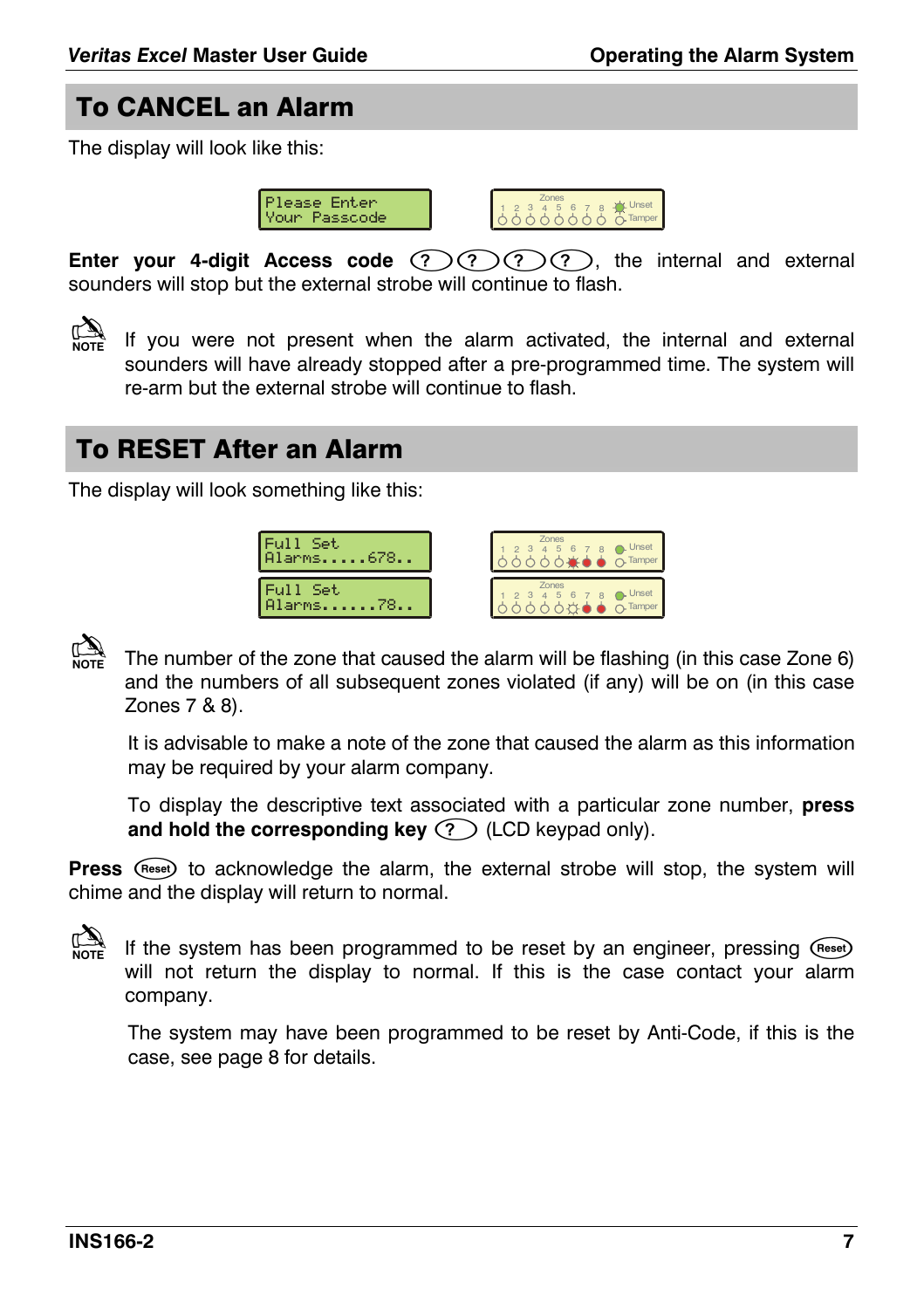# To RESET After an Alarm Using the Anti-Code

If the system has been programmed to be reset using an Anti-Code after an alarm activation, you will still be able to silence the alarm by entering your 4-digit Access code. However, the display will then show a random 4-digit code and you will not be able to reset the system without first obtaining the Anti-Code. The display will look something like this:

| $= 4281$<br>Code<br>Enter Anti-Code | Zones<br>Unset<br>5<br>6<br>8<br>C <sub>r</sub> Tamper |
|-------------------------------------|--------------------------------------------------------|
|                                     | Zones<br>Unset<br>5<br>6<br>З<br>L Tamper              |
|                                     | Zones<br>Unset<br>5<br>6<br>8<br>C <sub>r</sub> Tamper |
|                                     | Zones<br>Unset<br>6<br>5<br>C <sub>r</sub> Tamper      |



 $\mathbb{R}$  Where 4281 is the random code in this example.

Contact the phone number on the last page of the Control Panel User Guide with the random code number, in order to obtain a 4-digit Anti-Code. After entering the Anti-Code the system can be (Reset) as normal.

! To display the individual zone alarms, **press** ,. To return to the Anti-Code display **press** (Reset) again.

To display the descriptive text associated with a particular zone number, **press**  and hold the corresponding key  $(?)$  (LCD keypad only).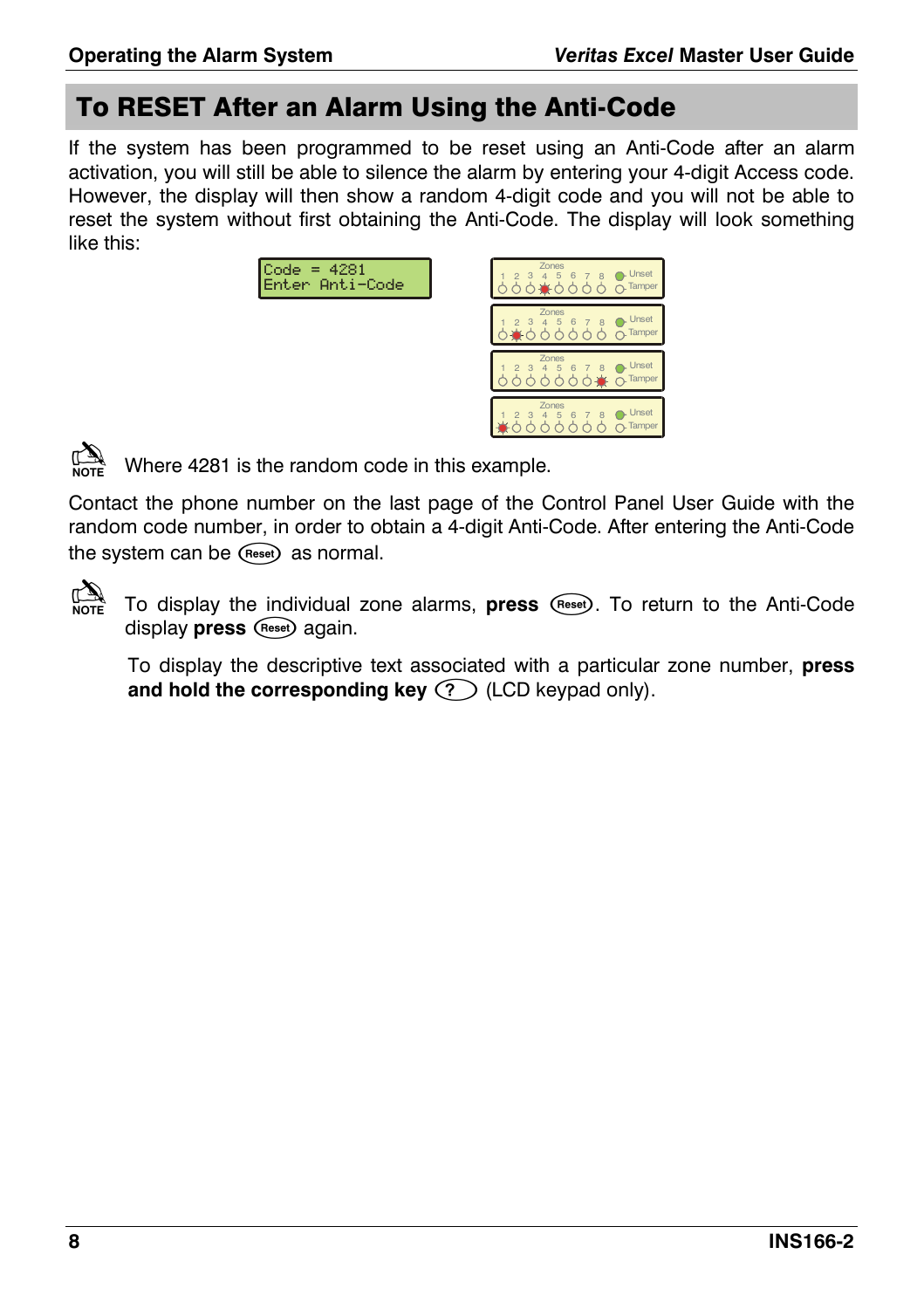#### The CHIME Facility

It is possible to set one or more zones to chime when the system is unset. When a zone is enabled for Chime and Chime is turned on, the control panel will sound a tone whenever the zone is opened.

#### To Program the Zones which CHIME

**Enter your 4-digit Access code**  $(2)$  $(2)$  $(2)$  $(2)$  **and press**  $(5)$ **<sub>mme</sub>, the display will** show the zones that are currently selected for Chime (in this example Zones 1 & 3 are selected for Chime).





! To display the descriptive text associated with a particular zone number, **press**  and hold the corresponding key  $\textcircled{?}$  (LCD keypad only).

**Press the number key(s)**  $(2)$ **... of the zone(s) to be selected or deselected**. When completed **press** (Prog.) to turn Chime on (the control panel will sound the Chime tone) or press (Reset) to turn Chime off (the control panel will sound the Error tone).



! Once zones have been programmed for Chime, the Chime feature can be turned on or off by just pressing (Chime).

#### To Turn CHIME On

**Press**  $\binom{6 \text{him}\theta}{m}$ , the Chime tone will sound and the display will look something like this (after 5 seconds the display will revert to normal):





#### To Turn CHIME Off

**Press**  $\binom{Chim}{n}$ , the Error tone will sound and the display will look something like this (after 5 seconds the display will revert to normal):





If no zones have been enabled for Chime, then turning Chime on and off will have no effect.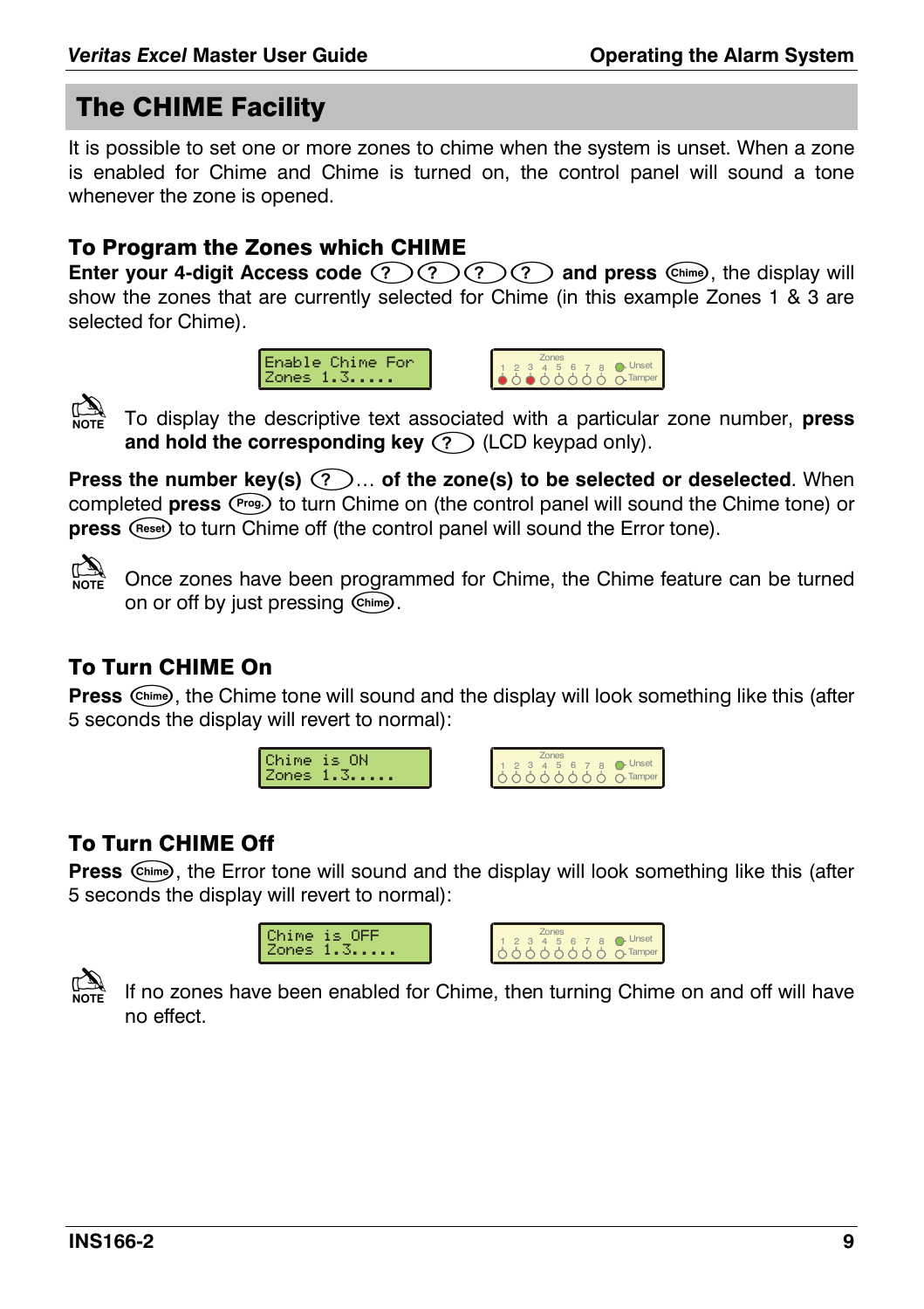# 4. Programming the Alarm System

#### Introduction

The system has several facilities that are accessed via User Programming. User Programming can only be accessed when the alarm is unset.

**Enter your 4-digit Access code**  $(2)$  $(2)$  $(2)$  $(2)$  **and press**  $(2)$ **, the display will** look like this for 10 seconds:





After 10 seconds the display will look like this:





To quit User Programming **press** (Reset) and the system will return to unset.

If you encounter problems, **press** (Reset) to return the system to unset.

There are two ways to select options whilst in the User Programming mode:

- **1.** When using an LCD or LED keypad, select an option directly by entering a 2-digit number (e.g. for changing your Access code, enter  $(\mathbf{6}_{\text{max}})(\mathbf{0}_{\text{max}})$ ).
- **2.** When using an LCD keypad, use the  $\textcircled{1}$  key to scroll up and down through the menu options and then press  $\left(\sqrt{1 + \epsilon}\right)$  to access the menu option.
- $\mathbb{C}$  When using an LCD keypad, wherever a  $\bigodot$  symbol appears on the display, the  $\Leftrightarrow$  key can be used to search through the various options. The  $\Gamma$  (Yes) key can then be used to select the displayed option (LCD keypad only).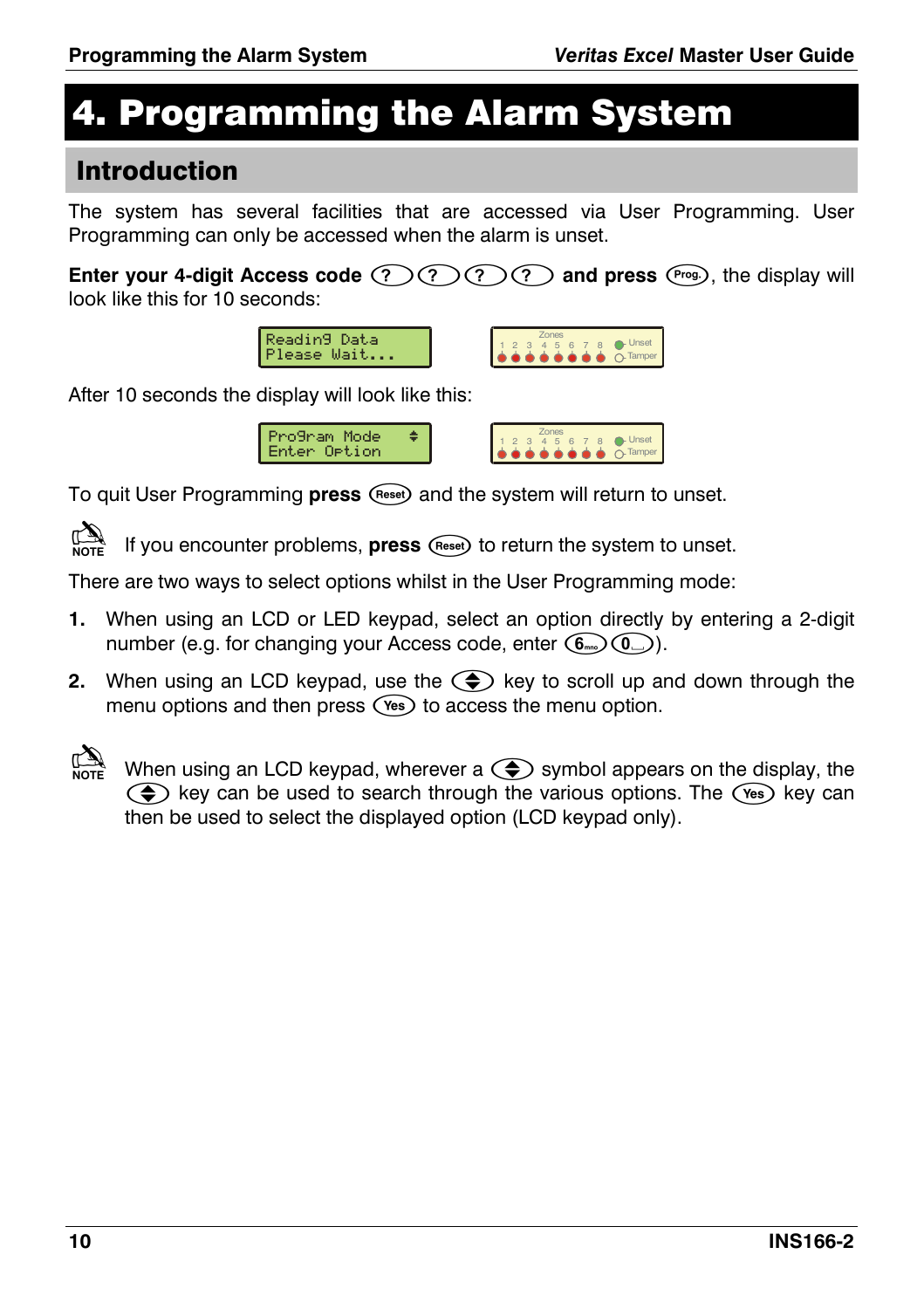#### To Test the Sounders and Strobe

The control panel has a Sounder Test facility for checking the operation of the internal and external sounders and strobe.

**Enter your 4-digit Access code**  $(2)(2)(2)(2)$  **and press** (Frog.). Wait until the display looks like this:



**Enter**  $\circled{1}$ ,  $\circled{5}$ , the display will look like this:





Test the sounders by pressing the keys shown in the table below  $\textcircled{?}\ \textcircled{e.g.}$ and  $(4)$  = Bells and Alarm tones), the display will look something like this:

| <b>Test Sounders</b><br>Activate> 14 | $7$ nnes<br>2 3 4 5 6 7 8 1 Unset | $\land$ $\land$ Tamper |
|--------------------------------------|-----------------------------------|------------------------|
|                                      |                                   |                        |

| Key                                                                  | <b>Sounder Tests</b>       |  |  |  |
|----------------------------------------------------------------------|----------------------------|--|--|--|
| Internal sounder at high level (alarm level)                         |                            |  |  |  |
| Internal sounder at low level (entry/exit level)<br>3 <sub>det</sub> |                            |  |  |  |
| $2_{\text{abc}}$                                                     | Strobe                     |  |  |  |
|                                                                      | External sounder (bell)    |  |  |  |
|                                                                      | Turns off all of the above |  |  |  |

**When completed press** (Reset), the system will return to User Programming.

Wherever a  $\bigodot$  symbol appears on the display, the  $\bigodot$  key can be used to search through the various options. The  $\circ$  key can then be used to select the displayed option.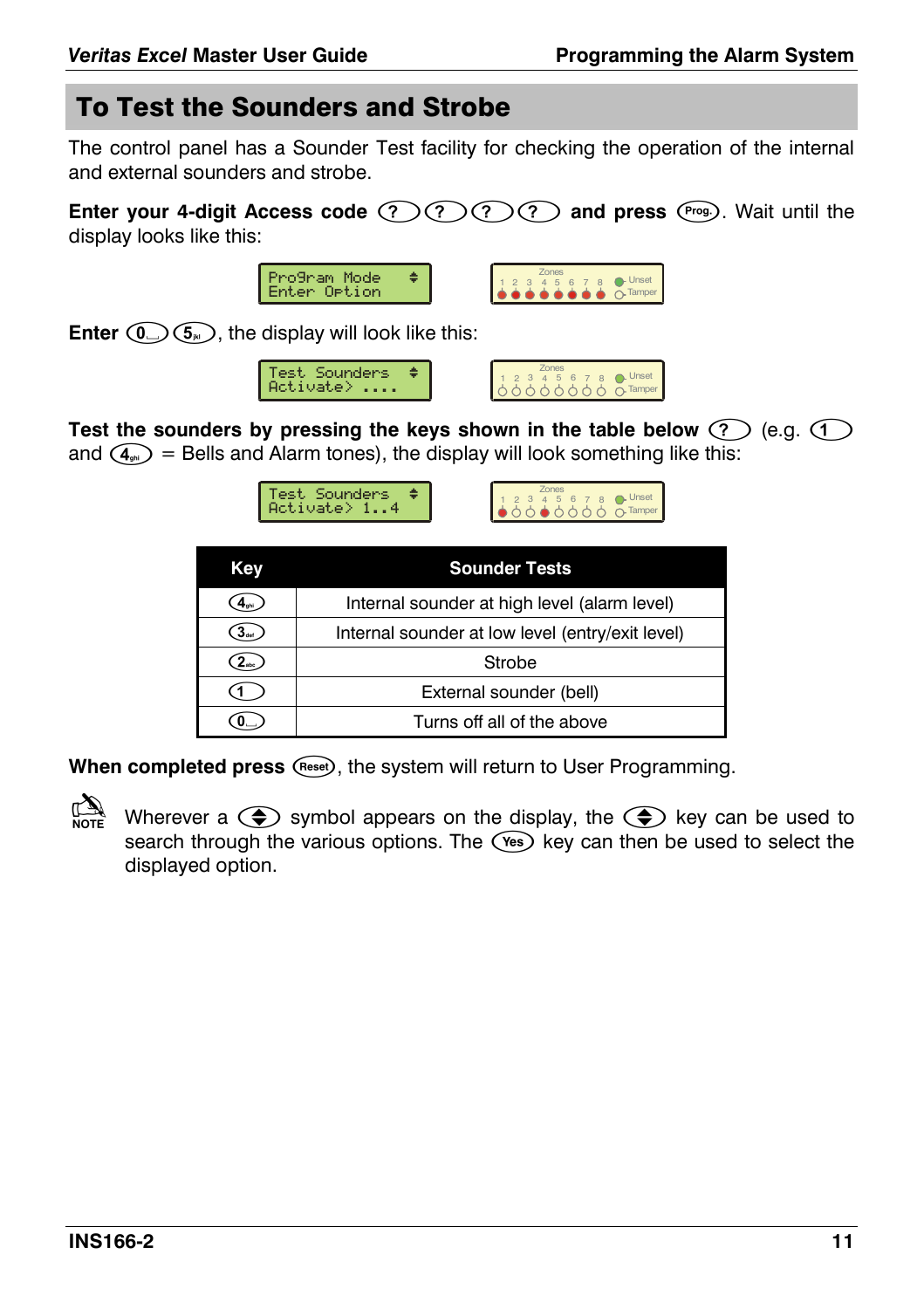# To Walk Test the System

The control panel has a Walk Test facility for checking the operation of detection devices.

**Enter your 4-digit Access code**  $(2)(2)(2)$ **, and press (Prog.). Wait until the** display looks like this:



**Enter**  $(0)$ ,  $(6)$ , the display will look something like this:





**Press**  $(\overline{Prog})$ , the control panel will sound the quiet exit tone and the display should look something like this:





Conduct a walk test by triggering each of the system's detection devices in turn and check that the control panel registers the corresponding zone as open, the display should look something like this:





 $\mathbb{C}\mathbb{R}$  When any zone is opened the display will show the corresponding zone number. The control panel will also sound a repeating series of bleeps corresponding to the open zone number (i.e. Zone 1 bleeps once, Zone 2 bleeps twice, etc.). If more than one zone is open the bleeps will correspond to the highest zone number (e.g. if Zone 2 and Zone 6 are open the control panel will bleep 6 times).

When completed press (Reset), the system will return to User Programming.



! To display the descriptive text associated with a particular zone number, **press and hold the corresponding key**  $(?)$  **(LCD keypad only).** 

Wherever a  $\circledast$  symbol appears on the display, the  $\circledast$  key can be used to search through the various options. The  $\overline{V^{es}}$  key can then be used to select the displayed option.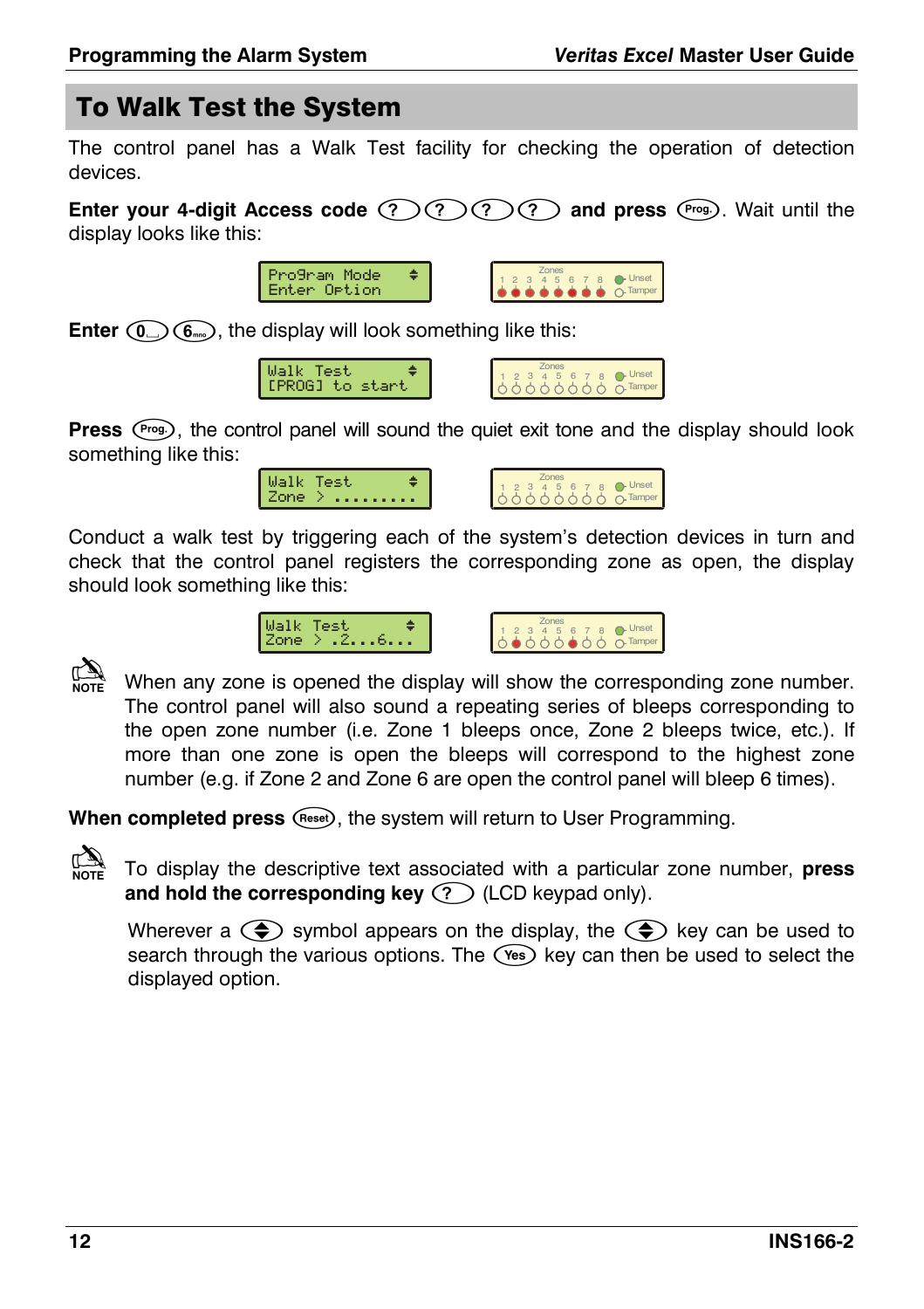#### Programming the Date

**Enter the Master Access code**  $(2)$ **,**  $(3)$ **,**  $(2)$ **, and press (Frog.). Wait until the** display looks like this:





**Enter**  $(2_{\text{obs}})(5_{\text{m}})$ , the display will look something like this:



|--|--|

 $\overline{O}$ -Tampe

**Enter the new date**  $(D)(D)(M)(Y)(Y)$ **, the display will look something like** this:



**Confirm the new date by pressing**  $(\overline{f^{reg}})$ **, the system will return to User Programming.** 

Wherever a  $\textcircled{\text{\large\bullet}}$  symbol appears on the display, the  $\textcircled{\text{\large\bullet}}$  key can be used to search through the various options. The  $\widehat{V^{es}}$  key can then be used to select the displayed option.

#### Programming the Time

**Enter the Master Access code (?) (?) (?) and press** (Free). Wait until the display looks like this:





**Enter**  $(2_{\text{obs}})(6_{\text{rms}})$ , the display will look something like this:



**Enter the new time (24hr format)**  $(H)(H)(H)(M)(S)(S)$ , the display will look something like this:

> Current Time >15:30.00



Confirm the new time by pressing  $(3.1)$ , the system will return to User Programming.

Wherever a  $\bigodot$  symbol appears on the display, the  $\bigodot$  key can be used to search through the various options. The  $\overline{($  key can then be used to select the displayed option.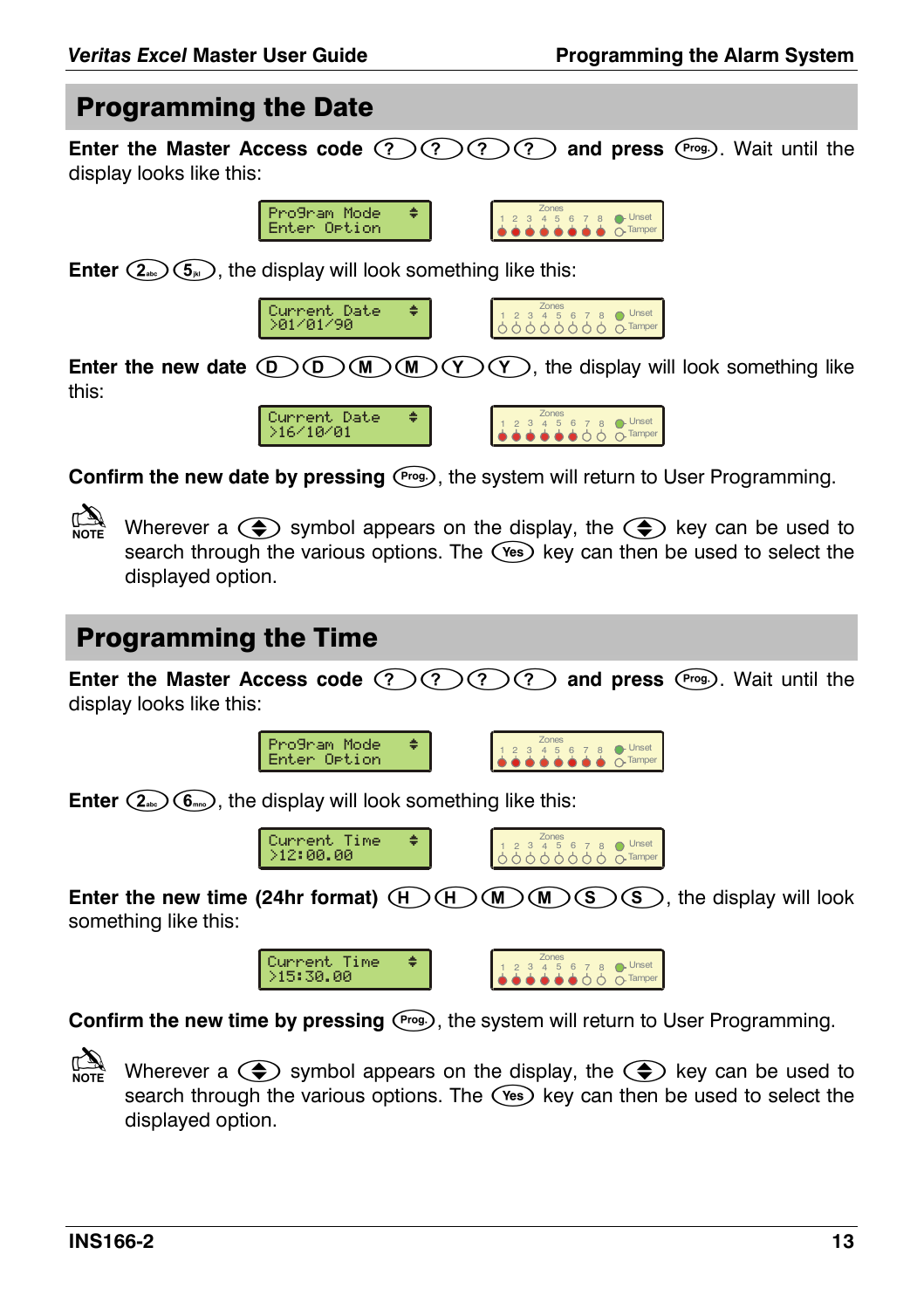# To View the 7-Event Alarm Log

The control panel has a 7-Event Alarm Log, to view this log:

**Enter your 4-digit Access code**  $(2)(2)(2)(3)$  **and press**  $(2)$ **. Wait until the** display looks like this:



**Press**  $(4)$  **followed by the number corresponding to the desired event,**  $(1)$  **being** most recent, 8 being least recent (e.g. to recall the second most recent event **press**   $(\mathcal{A}_{\mathsf{gib}})(\mathcal{A}_{\mathsf{gib}})$ , the display will look something like this:





The number of the zone that caused the alarm will flash and the numbers of all subsequent zones violated (if any) will be displayed.

The  $\bigodot$  key can be used to scroll up and down through the events.

To display the descriptive text associated with a particular zone number, **press and hold the corresponding key**  $(?)$  **(LCD keypad only).** 

# To Change Your 4-digit Access Code

All users have the ability to change their own 4-digit Access code.

**Before changing your code, it is vital that you memorise or write down the new code you are about to program. Failure to remember your code will require an engineer visit to re-program a new code for you. This may incur a call-out charge.** 

**Enter your 4-digit Access code**  $(2)(2)(2)$  **and press**  $(3)$ . Wait until the display looks like this:





**Enter**  $(\mathbf{G}_{\text{max}})(\mathbf{Q})$  the display will look something like this:





**Enter your new 4-digit Access code**  $(2)$  **(?) (?) (?)**, the display will look something like this:





**Confirm your new code by pressing (</math>**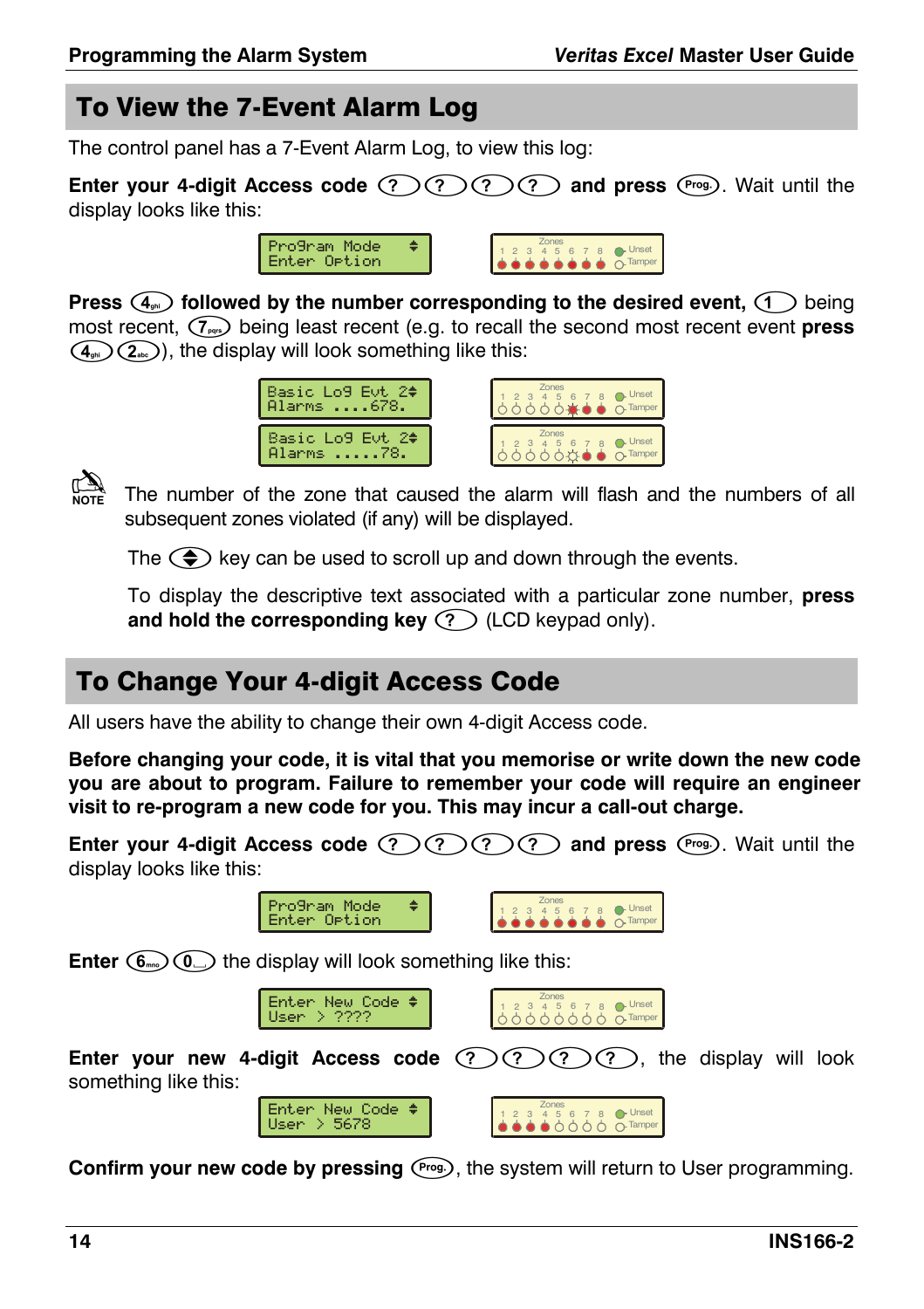#### Programming Access Codes

The control panel allows up to eight Users to operate the alarm system, each user is assigned an 'Access code', 'Access Level' and 'User Number'.

**The figure below shows an example of Users assigned to a typical alarm system:** 



User No: *1* Access code: *4321* Access Level: *Master User* Access Type:  *Customer*



User No: *2* Access code: *1234* Access Level: *Boss Engineer* Access Level: *User* Access Type: *Installer*



User No: *3*  Access Code: *5678* Access Type: *Customer* 



4...7 8

User No: *8*  Access Code: *2580* Access Level: *Cleaner* Access Type: *Customer* 

#### User Number

Each User is identified by the alarm system as User 1 through to User 8.

#### Access code

Each User has a programmable 4-digit Personal Access code which the User enters in order to operate the alarm system (see page 18 for details).

#### Access Level

Each User has a programmable Access Level that determines how the alarm system responds and which of the system facilities the User can access.



Each Access Level has an associated number  $(1 - 8)$  which is used when programming the Access Level of a User (see page 19 for details).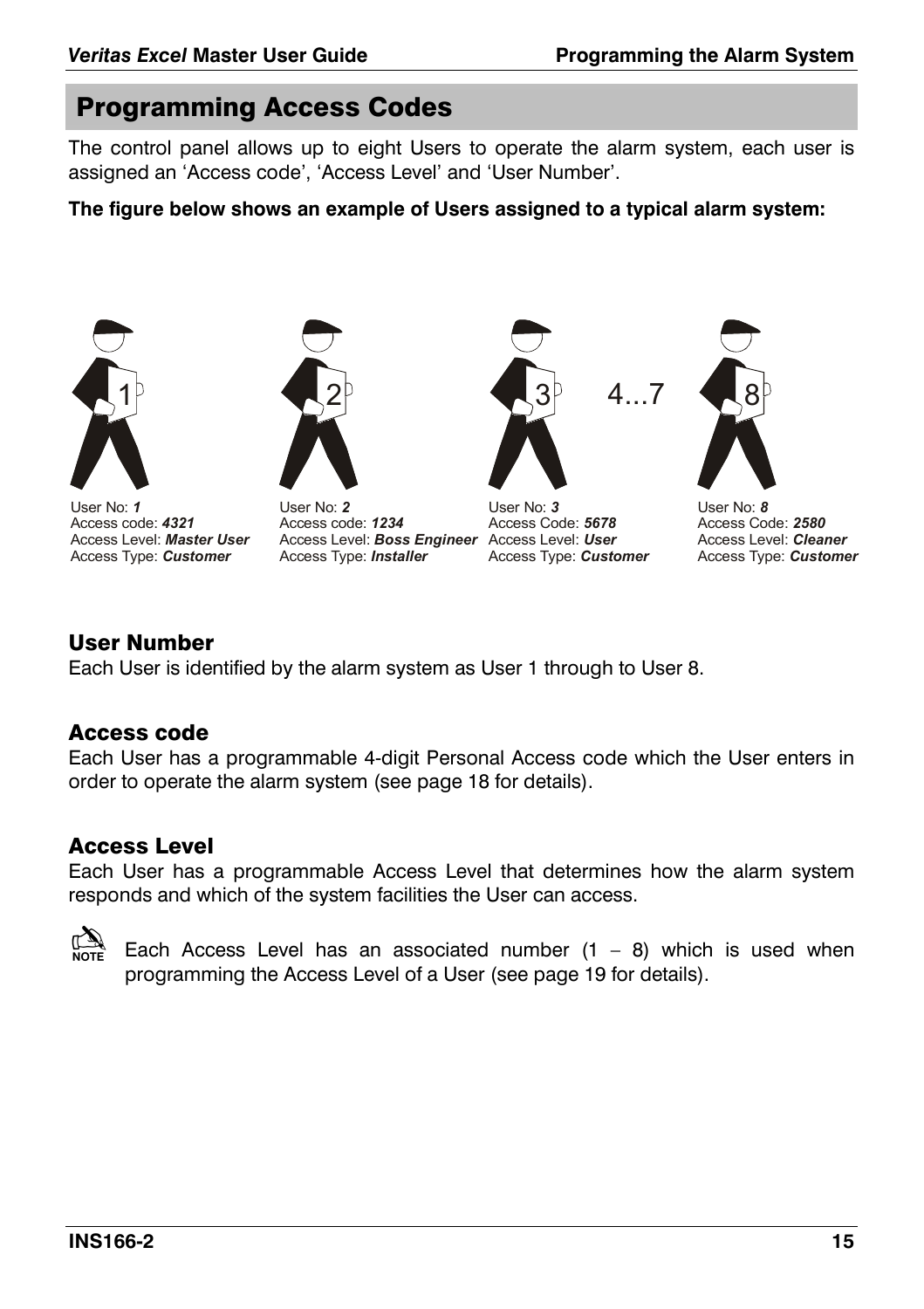There are eight possible User Access Levels:

### User  $\bigcirc$

A User may set, unset, silence an alarm and reset the system. In addition a User can test the system outputs, perform a walk test and view the Event Log. A User cannot change Access codes (other than their own) or Access Levels.

#### Engineer (2.bc)

Engineers cannot change Access Levels or Access codes (other than their own). However they can access all system programming options.

#### Personal Attack (3.

Entering a PA code will cause an immediate alarm, sounding both the internal and external sounders.

#### Duress  $\left(\widehat{\mathcal{A}}_{\mathsf{gh}}\right)$

A Duress code behaves exactly as a User code (Level 1) but will in addition activate the Duress channel on the communicator interface to secretly summon assistance.

#### Master User  $\overline{S_{\scriptscriptstyle{M}}}\$

A Master User may set, unset, silence an alarm and reset the system. In addition a Master can test the system outputs, perform a walk test and view the Event Log. A Master User can also assign new user Access code and Access Levels.

## Cleaner (6mo)

If the system is full set or part set then a Cleaner code will automatically omit the Cleaner Suite zones without affecting the other zones. In addition pressing a key will NOT cause the system to start entry mode. On leaving, the cleaner should enter their Access code  $\mathcal{P}(P)$  $\mathcal{P}(P)$  and press either  $\mathcal{F}$  or  $\mathcal{P}$  . The  $\mathcal{P}$  key is disabled and the previous set will be restored irrespective of which key was pressed. A cleaner cannot access Chime. Nor can they cancel an alarm or reset the system.



When a cleaner is Setting the system the Cleaner Suite zones will flash indicating that they are currently omitted but are about to be re-included. Any other omitted zones (e.g. if the system was previously part set rather than full set) will also flash but will NOT be included. If the system is unset then a cleaner can full set, part set and omit zones.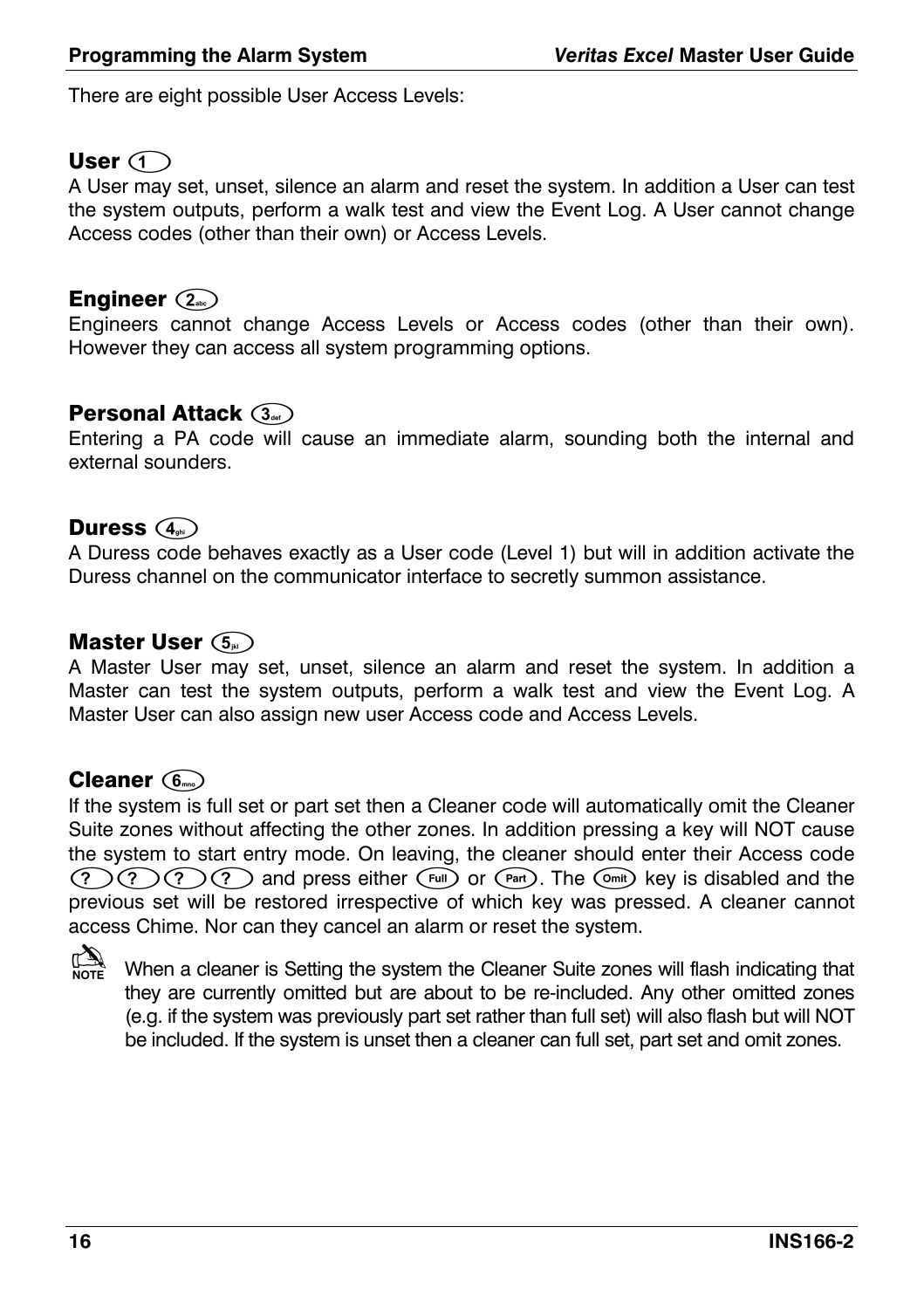### Null  $\widehat{\mathbb{Q}}$

The Null level is the only level which can be changed both by a Master User and by a Boss Engineer. The Null level has two functions:

- **1.** If a User is no longer required, its Access Level should be changed to Null. This will erase the associated Access code.
- **2.** To change a Customer Access Type to an Installer Access Type, or vice versa, it must first be changed to the Null level.

#### Boss Engineer  $\circledS_{\text{\tiny{tw}}}$

Boss Engineers cannot change Customer Access Levels or Customer Access codes. They can only change Installer Access Levels and Installer Access codes. Boss Engineers can also access all system programming options.

#### Access Types

There are two Access Types, Customer and Installer. The Boss Engineer level can only program the Installer Types. The Master User Level can only program the Customer Types.

The table below shows a summary of each Access Level and who is responsible for assigning the level:

| <b>Access Level</b>  | <b>Access Level</b><br><b>Number</b>              | <b>Access Type</b> |             | Can be Programmed by                                     |
|----------------------|---------------------------------------------------|--------------------|-------------|----------------------------------------------------------|
| User                 |                                                   | Customer           | Master      |                                                          |
| Engineer             | (2)                                               | Installer          | <b>Boss</b> |                                                          |
| PA (Panic)           | $\mathfrak{Z}_{\scriptscriptstyle{\mathsf{def}}}$ | Customer           | Master      | 3 <sub>det</sub><br>$2_{\text{abc}}$                     |
| Duress               | (4)                                               | Customer           | Master      | 3 <sub>det</sub>                                         |
| Master User          | (5)                                               | Customer           | Master      | 3 <sub>det</sub><br>$2_{\text{abc}}$<br>4 <sub>ghi</sub> |
| Cleaner              | 6 <sub>mn</sub>                                   | Customer           | Master      | 3 <sub>det</sub><br>$2_{\text{abc}}$<br>4 <sub>ghi</sub> |
| Null                 |                                                   | Customer           | Master      | 3 <sub>det</sub>                                         |
|                      | $\overline{q}_{\text{gas}}$                       | Installer          | <b>Boss</b> |                                                          |
| <b>Boss Engineer</b> | 8                                                 | Installer          | <b>Boss</b> |                                                          |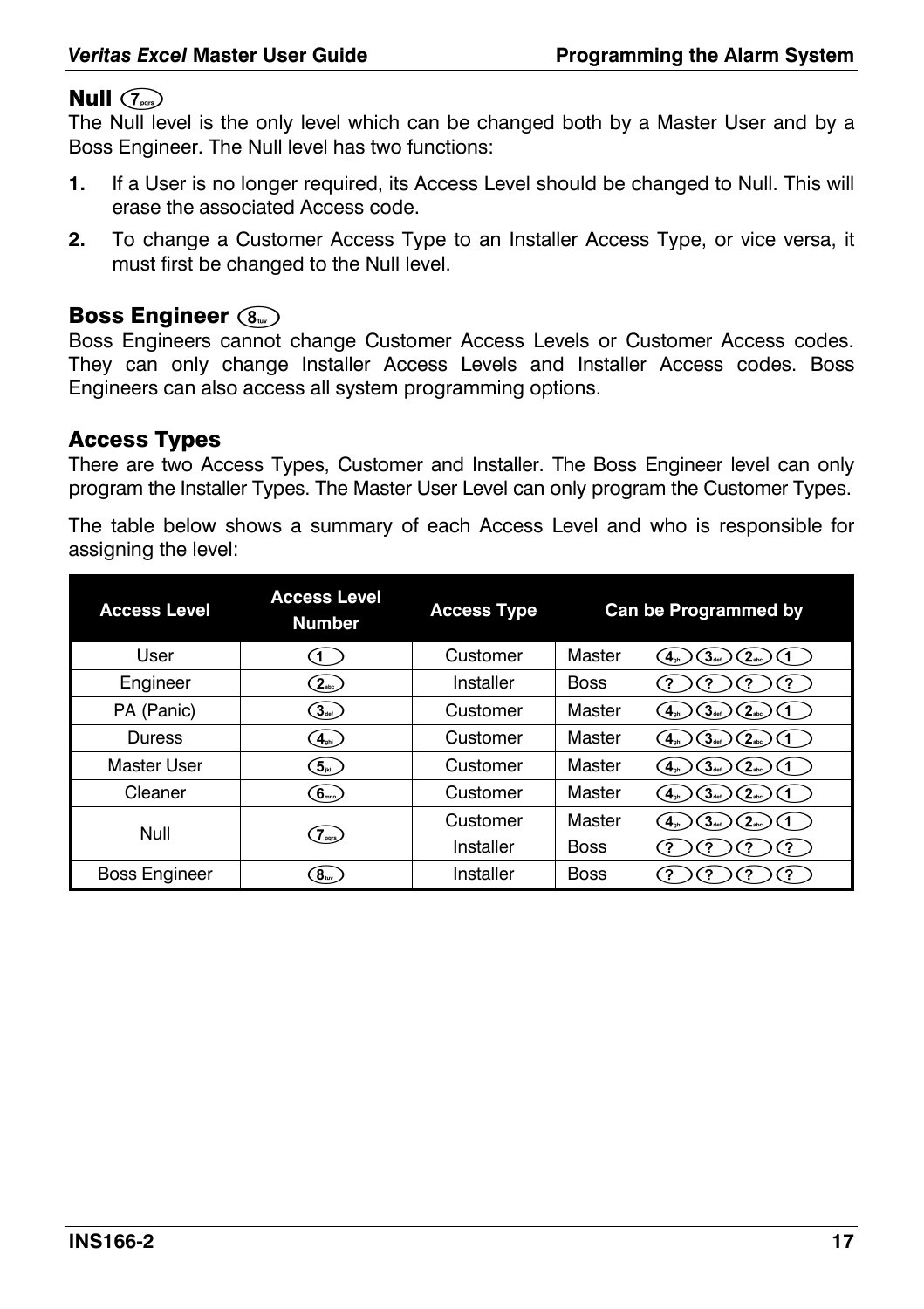# Assigning New Access Codes

Each User can be assigned a different 4-digit Access code.

**Enter the Master Access code (?) (?) (?) (?) and press (Prog.). Wait until the** display looks like this:



**Press** . **followed by the number corresponding to the desired Access code (1) to**  $(\mathbf{8}_{\infty})$  (e.g. to program the third Access code, **press**  $(\mathbf{6}_{\infty})$   $(\mathbf{3}_{\infty})$ , the display will look something like this:



**Enter the new 4-digit Access code**  $(2)$  $(2)$  $(2)$  $(2)$ **, the display will look** something like this:





**Confirm the new code by pressing**  $(Prog)$ **, the system will return to User Programming.** 

Wherever a  $\circledast$  symbol appears on the display, the  $\circledast$  key can be used to search through the various options. The  $\overline{V^{es}}$  key can then be used to select the displayed option.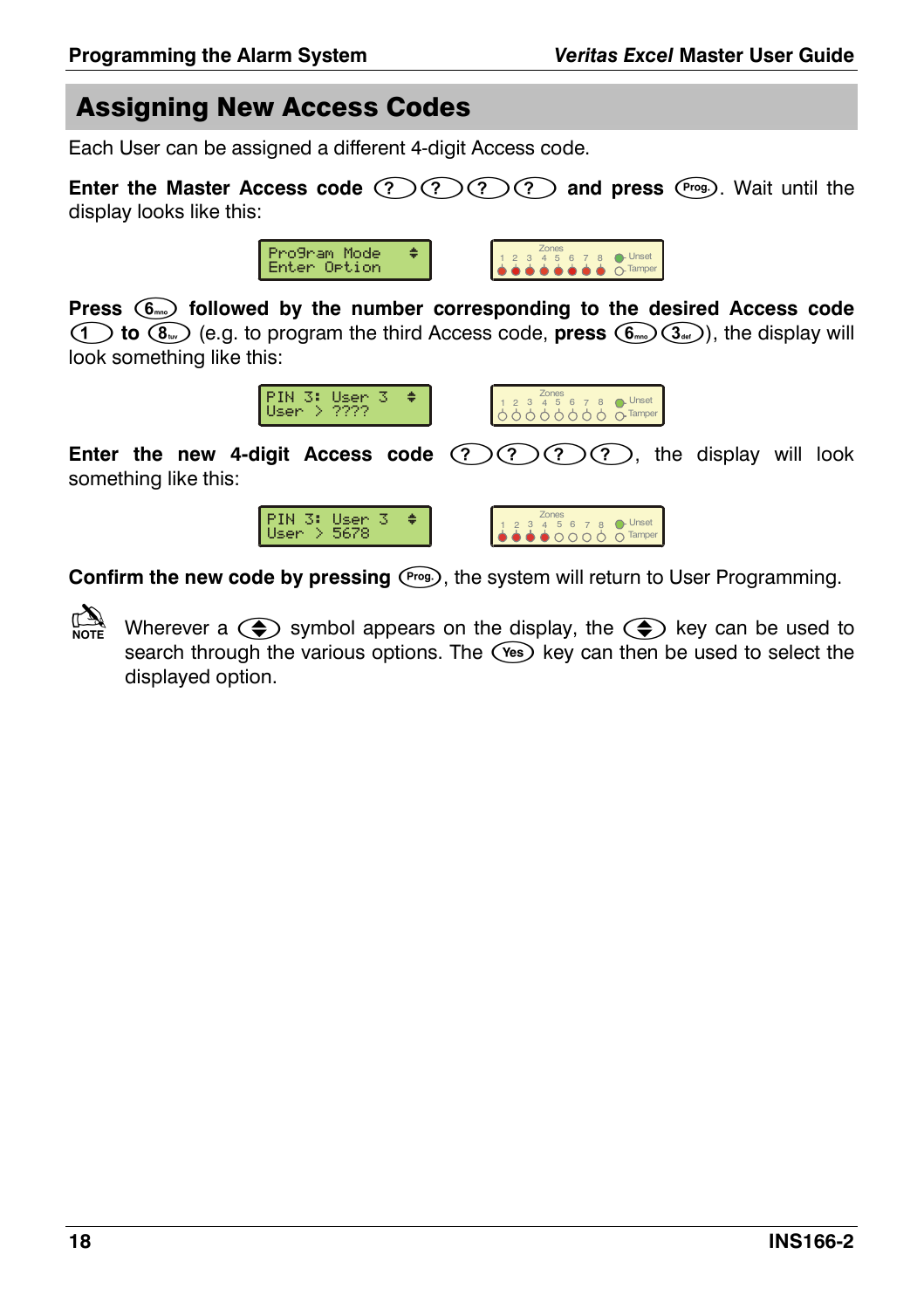# Changing Access Levels

Each Access code can be programmed for different Access levels  $(1 - 8)$ 

**Enter the Master Access code**  $(2)$ **,**  $(2)$ **,**  $(2)$ **, and press <sup>(Prog.</sup>). Wait until the** display looks like this:



**Press** 8 **followed by the number corresponding to the desired Access code (1) to**  $\widehat{B_{\omega}}$  (e.g. to program the third Access level, **press**  $\widehat{(B_{\omega}}(3_{\omega}))$ , the display will look something like this:



**Enter the new Access code level from the table below**  $\widehat{P}$  **(e.g.**  $\widehat{R}_{\text{max}} = \text{Clearer}$ **).** the display will look something like this:

| eanen |  |
|-------|--|
|-------|--|

| ies |  | t |
|-----|--|---|
|     |  |   |

| <b>Access Level</b>  | <b>Access Level</b><br><b>Number</b> | <b>Access Type</b> |             | <b>Can be Programmed by</b>                              |
|----------------------|--------------------------------------|--------------------|-------------|----------------------------------------------------------|
| User                 | 1.                                   | Customer           | Master      | 3 <sub>det</sub>                                         |
| Engineer             | (2)                                  | Installer          | <b>Boss</b> |                                                          |
| PA (Panic)           | (3)                                  | Customer           | Master      | 3 <sub>det</sub><br>$2_{\text{abs}}$<br>4 <sub>gmi</sub> |
| Duress               | $\sqrt{4}$ <sub>ghi</sub> $\sqrt{2}$ | Customer           | Master      | 3 <sub>det</sub><br>$2_{\text{abc}}$                     |
| Master User          | (5)                                  | Customer           | Master      | 3 <sub>det</sub><br>$2_{\text{abc}}$<br>$4_{\rm gal}$    |
| Cleaner              | $\widehat{6_{\text{mno}}}$           | Customer           | Master      | 3 <sub>det</sub><br>2 <sub>abc</sub>                     |
| Null                 | 7 <sub>per</sub>                     | Customer           | Master      | 3 <sub>det</sub><br>$2_{\text{abc}}$<br>4 <sub>gmi</sub> |
|                      |                                      | Installer          | <b>Boss</b> |                                                          |
| <b>Boss Engineer</b> | 8                                    | Installer          | <b>Boss</b> |                                                          |



The Master User can only assign Customer Access Types and the Boss Engineer can only assign Installer Access Type.

**Confirm the new code by pressing**  $(Prog)$ **, the system will return to User Programming.** 



Wherever a  $\bigodot$  symbol appears on the display, the  $\bigodot$  key can be used to search through the various options. The (Yes) key can then be used to select the displayed option.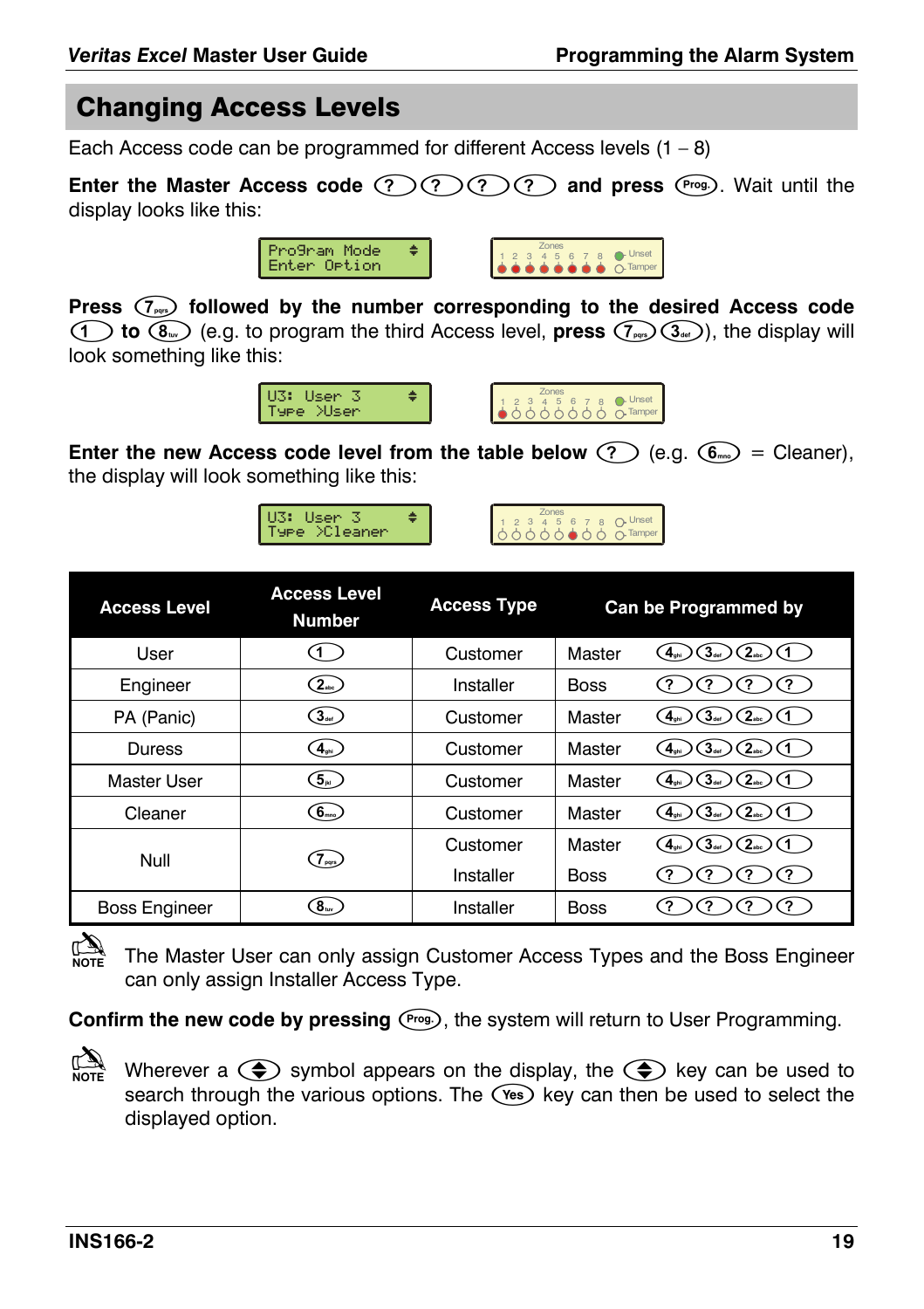# 5. Options that Require an LCD Keypad

#### Viewing the Extended Event Log

The control panel also has a 250-Event Extended Log that records times and dates.

**Enter the Master Access code (?) (?) (?) (?) and press** (Frog.). Wait until the display looks like this:



**Enter**  $(\mathcal{P}_{\text{avg}})(\mathcal{A}_{\text{min}})$  followed by  $(\mathcal{P}_{\text{reg}})$ , the display will look something like this:



Once an event has been selected, the  $\Rightarrow$  key can be used to scroll up and down through the other events.

Wherever a  $\geq$  symbol appears on the display, **press**  $(\widehat{\text{om}})$  to display more information i.e. zone types etc.

When completed, press (Reset), the system will return to User Programming.

Wherever a  $\textcircled{\text{\large\bullet}}$  symbol appears on the display, the  $\textcircled{\text{\large\bullet}}$  key can be used to search through the various options. The  $\overline{V^{es}}$  key can then be used to select the displayed option.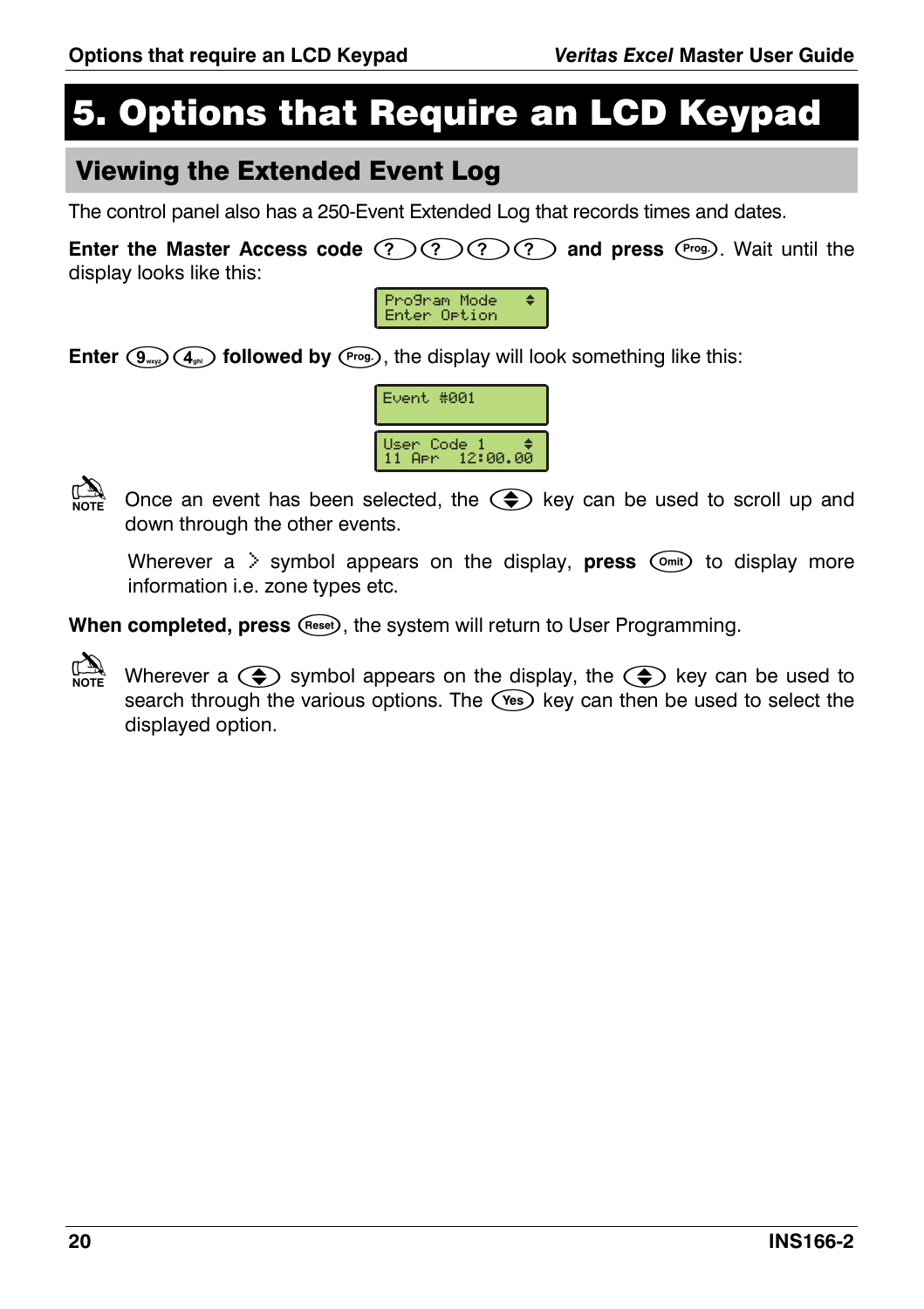# Event Log Codes

| <b>Event</b>            | <b>Meaning</b>                                            |
|-------------------------|-----------------------------------------------------------|
| Code: ????????          | 4-digit Access code entered for user ????????             |
| <b>Full Set</b>         | The alarm system has been full set                        |
| Part Set #?             | The alarm system has been part set using suite #?         |
| <b>System Unset</b>     | The alarm system has been unset                           |
| Zones Omitted           | Zones have been manually omitted                          |
| <b>System Reset</b>     | The alarm system has been reset following an alarm        |
| Code: Anti-Code         | The alarm system has been reset using the anti-code       |
| <b>Keypad Entry</b>     | Entry mode started using the keypad                       |
| Zone? Open              | Zone? has been activated                                  |
| Zone ? Shut             | Zone ? has been restored                                  |
| <b>EOL Tamper</b>       | There has been a zone tamper                              |
| <b>EOL Restore</b>      | The zone tamper has been cleared                          |
| Alarm                   | There has been an alarm activation                        |
| Keypad PA               | A keypad PA alarm has been activated                      |
| <b>RKP PA Restore</b>   | The keypad PA alarm has been restored                     |
| Lid Tamper              | The panel lid has been removed                            |
| Lid Restore             | The panel lid tamper alarm has been restored              |
| <b>Bell/Gbl Tamper</b>  | The bell/global tamper has been activated                 |
| <b>Bell/Gbl Restore</b> | The bell/global tamper has been restored                  |
| Code PIN Tamper         | Too many invalid key presses has caused a tamper alarm    |
| Code PIN Restore        | The code tamper alarm has been restored                   |
| <b>RKP Online</b>       | A keypad has been recognised by the control panel         |
| <b>RKP Offline</b>      | A keypad has stopped communicating with the control panel |
| Mains LO                | The AC mains has failed                                   |
| Mains OK                | The AC mains has been restored                            |
| Volts LO                | The battery voltage is low                                |
| Volts OK                | The battery voltage is ok                                 |
| Line Cut                | The phone line has been removed from the communicator     |
| Line Restore            | The phone line has been restored                          |
| User Programming        | The User Programming mode has been selected               |
| Eng. Programming        | The Installer Programming mode has been selected          |
| Date Changed            | The control panel date has been changed                   |
| Time Changed            | The control panel time has been changed                   |
| SSD Change              | Site specific data has been changed                       |
| Non-SSD Change          | Non site specific data has been changed                   |
| Defaults Loaded         | The factory default values have been loaded               |
| $Sys$ Check = 5         | Factory set parameters                                    |
| Unknown                 | No event                                                  |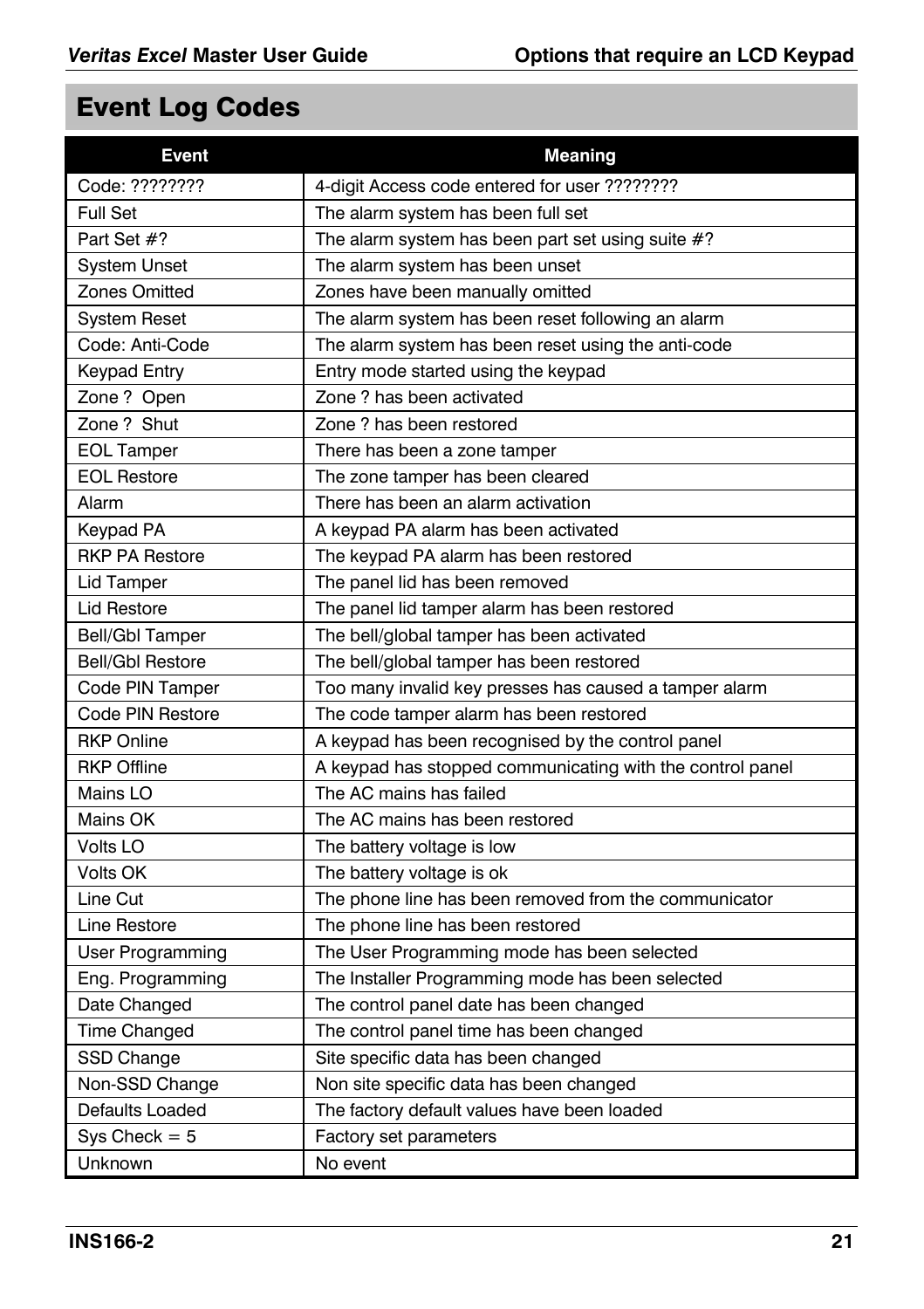#### **Programming User Name Text**

Each User can be assigned up to eight characters of Name Text.

Enter the Master Access code  $(2)(2)(2)$  and press  $(2\pi)$ . Wait until the display shows 'Pro9ram Mode, Enter Ortion'.

**Enter**  $(\widehat{\mathbf{S}_{\text{avg}}})$  ( $\widehat{\mathbf{G}_{\text{mag}}}$ ), the display will look something like this:

| User Text<br>IPROGI to Edit |  |
|-----------------------------|--|

Press (Prog.) and use the (+) key to select a User.

Text is programmed in a similar way to mobile phones. Select characters by pressing the corresponding key the appropriate number of times (to select a character on the same key, either wait 2 seconds or press the  $\binom{Full}{t}$  key).

| USER 1 TEXT   |             |  |
|---------------|-------------|--|
| USER 1<br>Bob | <b>TEXT</b> |  |

| <b>Key</b>                                              |                              |                        |   |   | <b>Text</b>    |   |        |   |  |        |
|---------------------------------------------------------|------------------------------|------------------------|---|---|----------------|---|--------|---|--|--------|
| 1                                                       |                              | ,                      | 1 | , | #              | & | $^{+}$ | - |  | ٠<br>٠ |
| (2)                                                     | А                            | в                      | С | 2 |                |   |        |   |  |        |
| $\mathfrak{I}_{\scriptscriptstyle{\text{out}}}$         | D                            | E                      | F | 3 |                |   |        |   |  |        |
| $\overline{\mathbf{4}}_{\text{\tiny{gm}}}$              | G                            | н                      | ı | 4 |                |   |        |   |  |        |
| $\overline{\mathbf{G}_{\mu}}$                           | J.                           | Κ                      | L | 5 |                |   |        |   |  |        |
| 6                                                       | м                            | N                      | O | 6 |                |   |        |   |  |        |
| $\widehat{\mathcal{T}}_{\text{regr}}$                   | P                            | Q                      | R | S | $\overline{7}$ |   |        |   |  |        |
| $\widehat{\textbf{8}}_{\scriptscriptstyle{\text{tuv}}}$ | т                            | U                      | v | 8 |                |   |        |   |  |        |
| $\overline{9_{\rm{avg}}}$                               | W                            | x                      | Υ | Z | 9              |   |        |   |  |        |
| $\circ$                                                 |                              | 0                      |   |   |                |   |        |   |  |        |
| <b>Full</b>                                             | <b>Advance Cursor</b>        |                        |   |   |                |   |        |   |  |        |
| (Chime                                                  | Backspace                    |                        |   |   |                |   |        |   |  |        |
| [Omit]                                                  | Upper/Lower Case & Numerical |                        |   |   |                |   |        |   |  |        |
| Prog.                                                   |                              | <b>Accept New Text</b> |   |   |                |   |        |   |  |        |

Confirm the text by pressing (Pros), the system will return to User Programming.



Whenever text is programmed, the 'Broadcast Text' option must be used to send the new text, to all keypads connected to the system.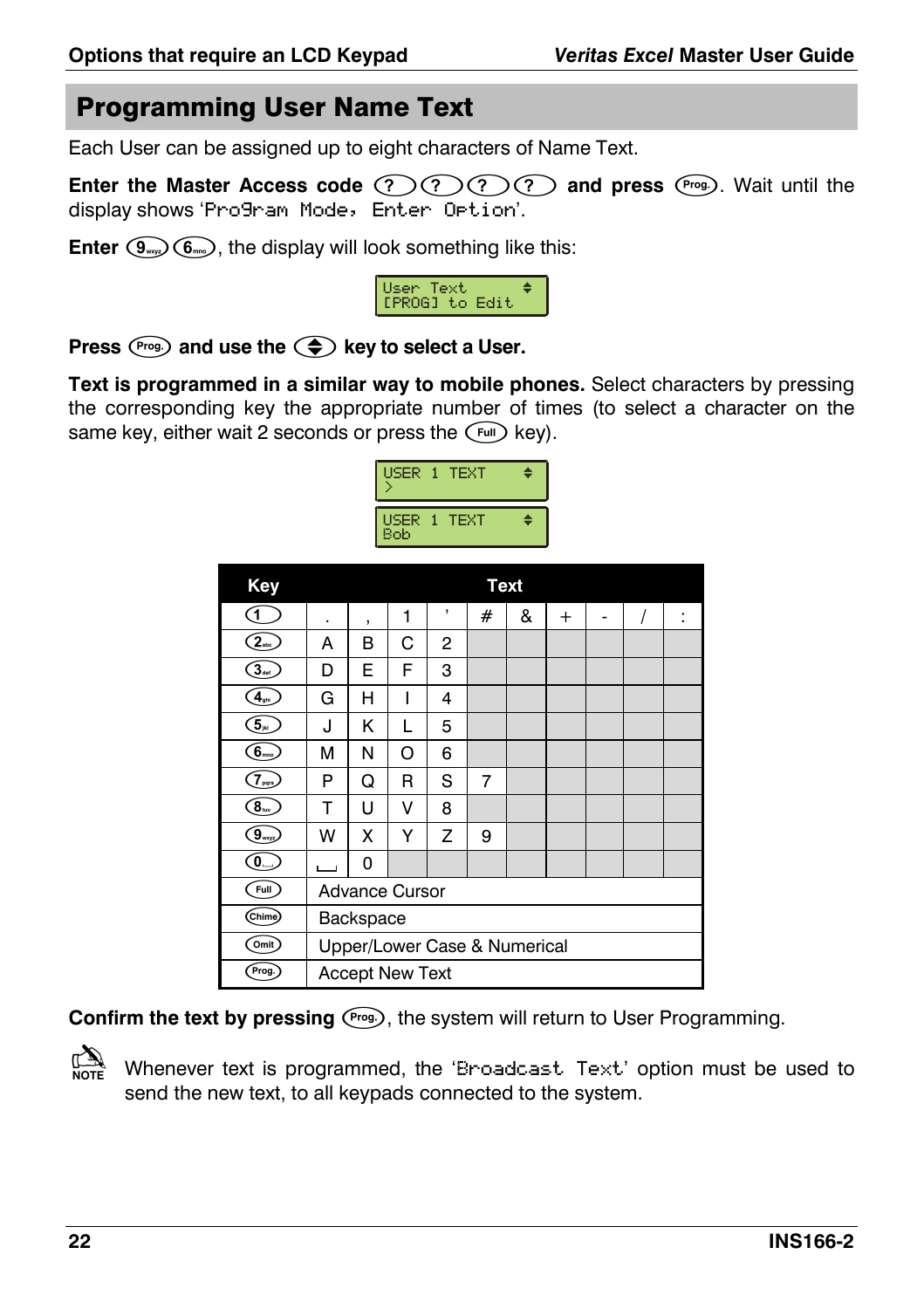# 6. Installation Details

| User.<br>No.   | <b>User</b><br><b>Name</b> | <b>Default</b><br><b>Access</b><br>Code | Option to<br><b>Change</b><br><b>Access</b><br>Code | <b>New</b><br><b>Access</b><br>Code | <b>Default</b><br><b>Access</b><br>Level                      | Option to<br>Change<br><b>Access</b><br>Level | <b>New</b><br><b>Access</b><br>Level |
|----------------|----------------------------|-----------------------------------------|-----------------------------------------------------|-------------------------------------|---------------------------------------------------------------|-----------------------------------------------|--------------------------------------|
|                |                            | 4321                                    | (6)                                                 |                                     | $\left[5_{\scriptscriptstyle{\mathrm{30}}} \right]$<br>Master | $\overline{Z}_{pqrs}$                         |                                      |
| $\overline{2}$ | Engineer                   | ????                                    | (2)<br>6 <sub>mn</sub>                              | N/A                                 | 8<br><b>Boss</b>                                              | (2)<br>$\frac{7}{2}$ pars                     | N/A                                  |
| 3              |                            | N/A                                     | (3)<br>6 <sub>mno</sub>                             |                                     | $(7)$ <sub>pqr</sub> ) Null                                   | (3)<br>$\frac{7}{2}$ pars                     |                                      |
| $\overline{4}$ |                            | N/A                                     | (4)<br>6 <sub>mno</sub>                             |                                     | $(7)$ <sub>pqrs</sub> $)$ Null                                | (4)<br>.7 <sub>pqrs</sub>                     |                                      |
| 5              |                            | N/A                                     | (5)<br>(6 <sub>mno</sub> )                          |                                     | $(7)$ <sub>pqrs</sub> $)$ Null                                | (5 <sub>m</sub> )<br>$7_{\text{pqrs}}$        |                                      |
| 6              |                            | N/A                                     | $6$ <sub>mno</sub><br>6 <sub>mno</sub>              |                                     | $(7)$ <sub>pqrs</sub> ) Null                                  | (6)<br>7 <sub>pqrs</sub>                      |                                      |
| 7              |                            | N/A                                     | (7)<br>6 <sub>mno</sub>                             |                                     | $(7)$ <sub>pqrs</sub> $)$<br>Null                             | (7)<br>7 <sub>pqrs</sub>                      |                                      |
| 8              |                            | N/A                                     | (8 <sub>uv</sub> )<br>6 <sub>mno</sub>              |                                     | $\sqrt{7}$ pqrs $)$<br>Null                                   | (8 <sub>tw</sub> )<br>T <sub>pqrs</sub>       |                                      |



Note Customer codes can only be programmed when the Programming Menu is accessed using a Master User code.

Installer codes can only be programmed when the Programming Menu is accessed using a Boss Engineer code.

| <b>Access Level</b>  | <b>Access Level</b><br><b>Number</b>   | <b>Access Type</b> |             | <b>Can be Programmed by</b>                                       |
|----------------------|----------------------------------------|--------------------|-------------|-------------------------------------------------------------------|
| User                 | 1.                                     | Customer           | Master      | 3 <sub>det</sub><br>$4_{\text{phi}}$                              |
| Engineer             | (2)                                    | Installer          | <b>Boss</b> |                                                                   |
| PA (Panic)           | (3)                                    | Customer           | Master      | 3 <sub>det</sub><br>2 <sub>abc</sub><br>4 <sub>ghi</sub>          |
| Duress               | (4)                                    | Customer           | Master      | 3 <sub>det</sub><br>2 <sub>abc</sub>                              |
| Master User          | $(5_{\scriptscriptstyle{\mathrm{M}}})$ | Customer           | Master      | 3 <sub>det</sub><br>$2_{\text{abc}}$<br>$-4ghi$                   |
| Cleaner              | $6$ $\sim$                             | Customer           | Master      | 3 <sub>det</sub><br>2 <sub>abc</sub>                              |
| Null                 |                                        | Customer           | Master      | $\sqrt{3}$ def $\sqrt{3}$<br>2 <sub>abc</sub><br>$4_{\text{phi}}$ |
|                      | 7 <sub>pers</sub>                      | Installer          | <b>Boss</b> |                                                                   |
| <b>Boss Engineer</b> | $8_{\rm sw}$                           | Installer          | <b>Boss</b> |                                                                   |